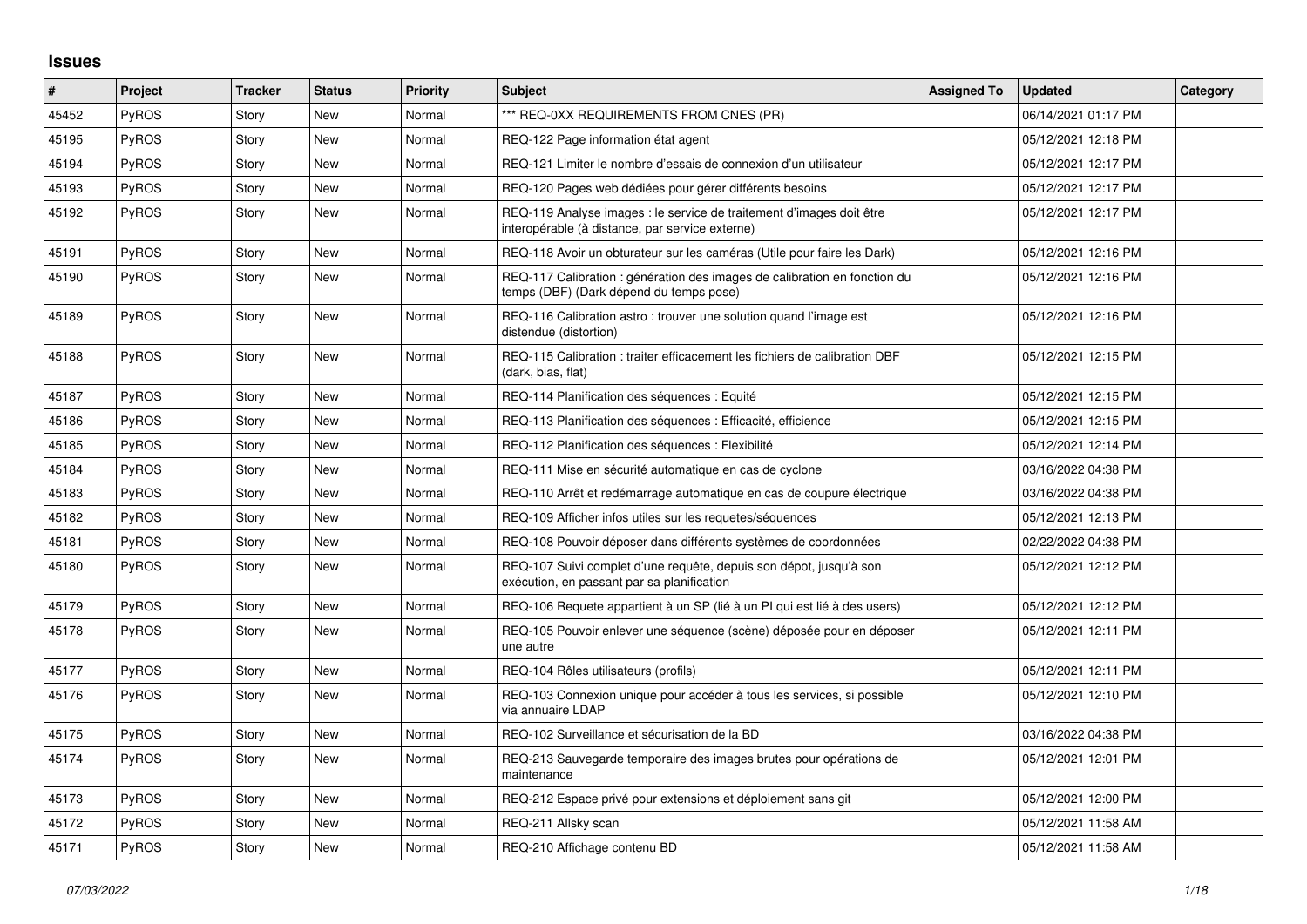| #     | Project      | <b>Tracker</b> | <b>Status</b> | Priority | <b>Subject</b>                                                            | <b>Assigned To</b> | <b>Updated</b>      | Category |
|-------|--------------|----------------|---------------|----------|---------------------------------------------------------------------------|--------------------|---------------------|----------|
| 45170 | PyROS        | Story          | New           | Normal   | REQ-209 Lecture des logs                                                  |                    | 05/12/2021 11:58 AM |          |
| 45169 | PyROS        | Story          | New           | Normal   | REQ-208 Lecture et téléchargement des images                              |                    | 05/12/2021 11:57 AM |          |
| 45168 | PyROS        | Story          | New           | Normal   | REQ-207 Rapports de synthèse, outils de monitoring                        |                    | 05/12/2021 11:57 AM |          |
| 45167 | PyROS        | Story          | New           | Normal   | REQ-206 Espace mutualisé (comme CADOR)                                    |                    | 05/12/2021 11:57 AM |          |
| 45166 | PyROS        | Story          | New           | Normal   | REQ-205 Bandeau en haut de pages pour messages d'info ou<br>avertissement |                    | 05/12/2021 11:56 AM |          |
| 45165 | PyROS        | Story          | New           | Normal   | REQ-204 Architecture site, différents espaces selon les roles             |                    | 05/12/2021 11:56 AM |          |
| 45164 | PyROS        | Story          | New           | Normal   | REQ-203 GUI multilingue (choix de la langue)                              |                    | 05/12/2021 11:55 AM |          |
| 45163 | PyROS        | Story          | New           | Normal   | REQ-013 PYROS-10 ordonnancement temps réel                                |                    | 07/01/2021 08:30 AM |          |
| 45162 | PyROS        | Story          | New           | Normal   | REQ-014 PYROS-10 priorité et quotas utilisateurs                          |                    | 07/01/2021 08:29 AM |          |
| 45161 | PyROS        | Story          | New           | Normal   | REQ-011 PYROS-10 ordonnanceur sur chaque télescope                        |                    | 07/01/2021 08:29 AM |          |
| 45160 | PyROS        | Story          | New           | Normal   | REQ-012 PYROS-10 limiter les temps morts entre requêtes                   |                    | 05/12/2021 10:47 AM |          |
| 45159 | PyROS        | Story          | New           | Normal   | REQ-003 Interface avec les données CNRS de manière authentifiée           |                    | 05/12/2021 10:46 AM |          |
| 45158 | PyROS        | Story          | New           | Normal   | REQ-006 Notification de changement d'état d'une requête                   |                    | 05/12/2021 10:45 AM |          |
| 45157 | PyROS        | Story          | New           | Normal   | REQ-002 Déclenchement des jobs sur déclenchement au lieu de scrutation    |                    | 05/12/2021 11:46 AM |          |
| 45156 | PyROS        | Story          | New           | Normal   | REQ-004 POC GTRS et websocket                                             |                    | 05/12/2021 11:45 AM |          |
| 45155 | PyROS        | Story          | New           | Normal   | REQ-001 planification de tâches récurrentes                               |                    | 05/12/2021 10:44 AM |          |
| 45154 | PyROS        | Story          | New           | Normal   | REQ-070 SSI_010 Spécifications techniques SSI                             |                    | 03/16/2022 04:42 PM |          |
| 45153 | PyROS        | Story          | New           | Normal   | REQ-051 Sécurité des systèmes informatique (SSI)                          |                    | 03/16/2022 04:44 PM |          |
| 45152 | PyROS        | Story          | New           | Normal   | REQ-068 ACCEPT_010 Plan de validation et d'essai                          |                    | 05/12/2021 10:42 AM |          |
| 45151 | <b>PyROS</b> | Story          | New           | Normal   | REQ-069 Plan de validation et d'essai                                     |                    | 05/12/2021 10:42 AM |          |
| 45150 | PyROS        | Story          | New           | Normal   | REQ-066 QUALIF_030 Exigence                                               |                    | 05/12/2021 10:41 AM |          |
| 45149 | PyROS        | Story          | New           | Normal   | REQ-067 Qualification des exigences                                       |                    | 05/12/2021 10:41 AM |          |
| 45148 | PyROS        | Story          | New           | Normal   | REQ-063 Qualification opérationnelle                                      |                    | 05/12/2021 10:40 AM |          |
| 45147 | PyROS        | Story          | <b>New</b>    | Normal   | REQ-059 Qualification technique                                           |                    | 05/12/2021 10:40 AM |          |
| 45146 | PyROS        | Story          | New           | Normal   | REQ-064 Déploiement                                                       |                    | 05/12/2021 10:39 AM |          |
| 45145 | PyROS        | Story          | New           | Normal   | REQ-062 QUALIF_020 Qualification opérationnelle                           |                    | 05/12/2021 10:39 AM |          |
| 45144 | PyROS        | Story          | <b>New</b>    | Normal   | REQ-060 JUSTIF_010 Justification de la définition                         |                    | 05/12/2021 10:38 AM |          |
| 45143 | PyROS        | Story          | New           | Normal   | REQ-061 Justification de la définition                                    |                    | 05/12/2021 10:37 AM |          |
| 45142 | PyROS        | Story          | New           | Normal   | REQ-058 QUALIF_010 Qualification technique                                |                    | 05/12/2021 10:37 AM |          |
| 45141 | PyROS        | Story          | New           | Normal   | REQ-056 INTERFACE 010 Interfaçage avec PyROS                              |                    | 05/12/2021 10:36 AM |          |
| 45140 | PyROS        | Story          | New           | Normal   | REQ-057 Interfaçage avec TAROT NC                                         |                    | 05/12/2021 10:36 AM |          |
| 45139 | PyROS        | Story          | New           | Normal   | REQ-054 Documentation et Formation                                        |                    | 05/12/2021 10:35 AM |          |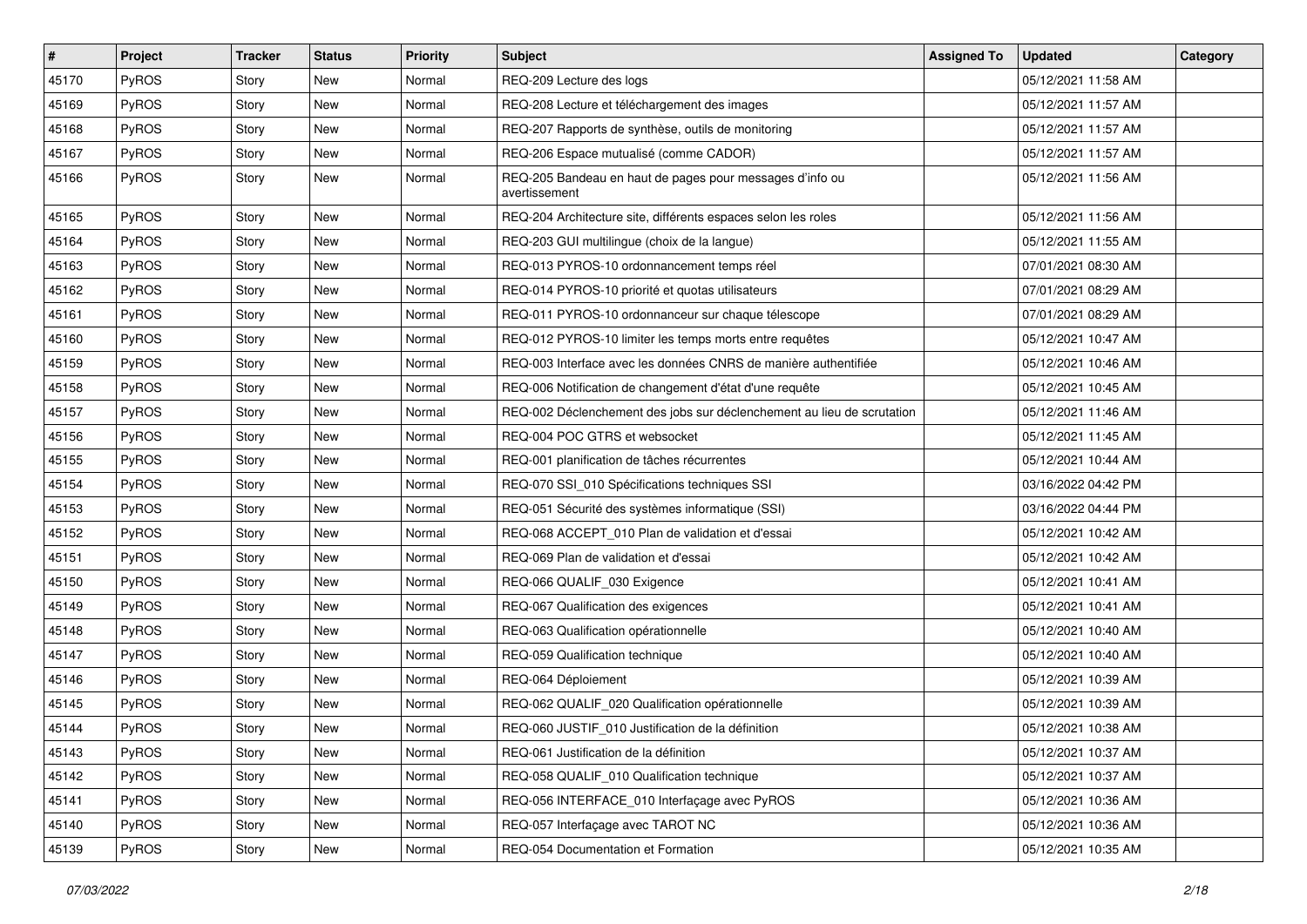| #     | Project      | <b>Tracker</b> | <b>Status</b> | Priority | <b>Subject</b>                                                                          | <b>Assigned To</b> | <b>Updated</b>      | Category |
|-------|--------------|----------------|---------------|----------|-----------------------------------------------------------------------------------------|--------------------|---------------------|----------|
| 45138 | PyROS        | Story          | <b>New</b>    | Normal   | REQ-055 ERGO_040 Documentation                                                          |                    | 05/12/2021 10:35 AM |          |
| 45137 | PyROS        | Story          | New           | Normal   | REQ-053 ERGO_030 Formation                                                              |                    | 05/12/2021 10:35 AM |          |
| 45136 | <b>PyROS</b> | Story          | New           | Normal   | REQ-052 ERGO_020 Operabilité                                                            |                    | 05/12/2021 10:34 AM |          |
| 45135 | PyROS        | Story          | New           | Normal   | REQ-050 SURETE_260 Système informatique (SSI)                                           |                    | 03/16/2022 04:42 PM |          |
| 45134 | <b>PyROS</b> | Story          | New           | Normal   | REQ-043 SURETE_180 Sécurité des personnes : lumière                                     |                    | 05/12/2021 10:33 AM |          |
| 45133 | PyROS        | Story          | New           | Normal   | REQ-042 SURETE_170 Sécurité des personnes : système d'arrêt<br>automatique              |                    | 05/12/2021 10:33 AM |          |
| 45132 | PyROS        | Story          | New           | Normal   | REQ-031 SURETE 040 Automatisation du bâtiment                                           |                    | 05/12/2021 10:32 AM |          |
| 45131 | PyROS        | Story          | New           | Normal   | REQ-049 SURETE 250 Transfert des données                                                |                    | 03/16/2022 04:16 PM |          |
| 45130 | PyROS        | Story          | New           | Normal   | REQ-047 SURETE_240 Sauvegarde des données brutes                                        |                    | 03/16/2022 04:42 PM |          |
| 45129 | PyROS        | Story          | New           | Normal   | REQ-046 SURETE_210 Arrêt du système en cas de condition<br>météorologiques défavorables |                    | 03/16/2022 04:42 PM |          |
| 45128 | PyROS        | Story          | New           | Normal   | REQ-045 SECURITE_200 Système d'alerte                                                   |                    | 03/16/2022 04:42 PM |          |
| 45127 | PyROS        | Story          | New           | Normal   | REQ-044 SURETE_190 Sécurité des personnes : système d'arrêt<br>d'urgence                |                    | 05/12/2021 10:30 AM |          |
| 45126 | PyROS        | Story          | New           | Normal   | REQ-048 sauvegarde des données brutes                                                   |                    | 03/16/2022 04:43 PM |          |
| 45125 | PyROS        | Story          | New           | Normal   | REQ-041 information sur les composants (ajout)                                          |                    | 05/12/2021 10:29 AM |          |
| 45124 | PyROS        | Story          | New           | Normal   | REQ-038 focalisation, alignement,                                                       |                    | 05/12/2021 10:29 AM |          |
| 45123 | PyROS        | Story          | New           | Normal   | REQ-036 logiciel pour la maintenance à distance                                         |                    | 05/12/2021 10:28 AM |          |
| 45122 | PyROS        | Story          | New           | Normal   | REQ-032 automatisation du bâtiment et du télescope                                      |                    | 05/12/2021 10:27 AM |          |
| 45121 | PyROS        | Story          | New           | Normal   | REQ-009 requêtes de calibration                                                         |                    | 05/12/2021 10:54 AM |          |
| 45120 | PyROS        | Story          | <b>New</b>    | Normal   | REQ-017 Information sur les requêtes soumises par l'utilisateur                         |                    | 05/12/2021 10:55 AM |          |
| 45119 | PyROS        | Story          | New           | Normal   | REQ-008 requêtes SST flexibles                                                          |                    | 05/12/2021 10:54 AM |          |
| 45118 | <b>PyROS</b> | Story          | New           | Normal   | REQ-016 informations sur les composants de l'observatoire                               |                    | 05/12/2021 10:55 AM |          |
| 45117 | PyROS        | Story          | New           | Normal   | REQ-019 Mise à disposition des images et mesures                                        |                    | 05/12/2021 10:55 AM |          |
| 45116 | PyROS        | Story          | New           | Normal   | REQ-039 SURETE 160 Sauvegarde des pannes                                                |                    | 05/12/2021 10:56 AM |          |
| 45115 | PyROS        | Story          | New           | Normal   | REQ-035 SURETE_130 Maintenance à distance                                               |                    | 05/12/2021 10:56 AM |          |
| 45114 | PyROS        | Story          | <b>New</b>    | Normal   | REQ-021 FONC 020 Saut en déclinaison entre chaque image                                 |                    | 05/12/2021 10:15 AM |          |
| 45113 | PyROS        | Story          | New           | Normal   | REQ-024 FONC_080 Directions et trajectoires accessibles                                 |                    | 05/12/2021 10:11 AM |          |
| 45112 | PyROS        | Story          | New           | Normal   | REQ-023 FONC 030 Délai de reprogrammation                                               |                    | 05/12/2021 10:00 AM |          |
| 45103 | PyROS        | Story          | New           | Normal   | REQ-033 SURETE_050 Prise en compte de la météo                                          |                    | 03/16/2022 04:42 PM |          |
| 45102 | PyROS        | Story          | New           | Normal   | REQ-029 Métadonnées des images                                                          |                    | 05/11/2021 04:44 PM |          |
| 45101 | PyROS        | Story          | New           | Normal   | REQ-034 SURETE 080 Coupure électrique                                                   |                    | 03/16/2022 04:42 PM |          |
| 45100 | PyROS        | Story          | New           | Normal   | REQ-026 Plage d'angles horaires et ligne d'horizon                                      |                    | 05/11/2021 04:38 PM |          |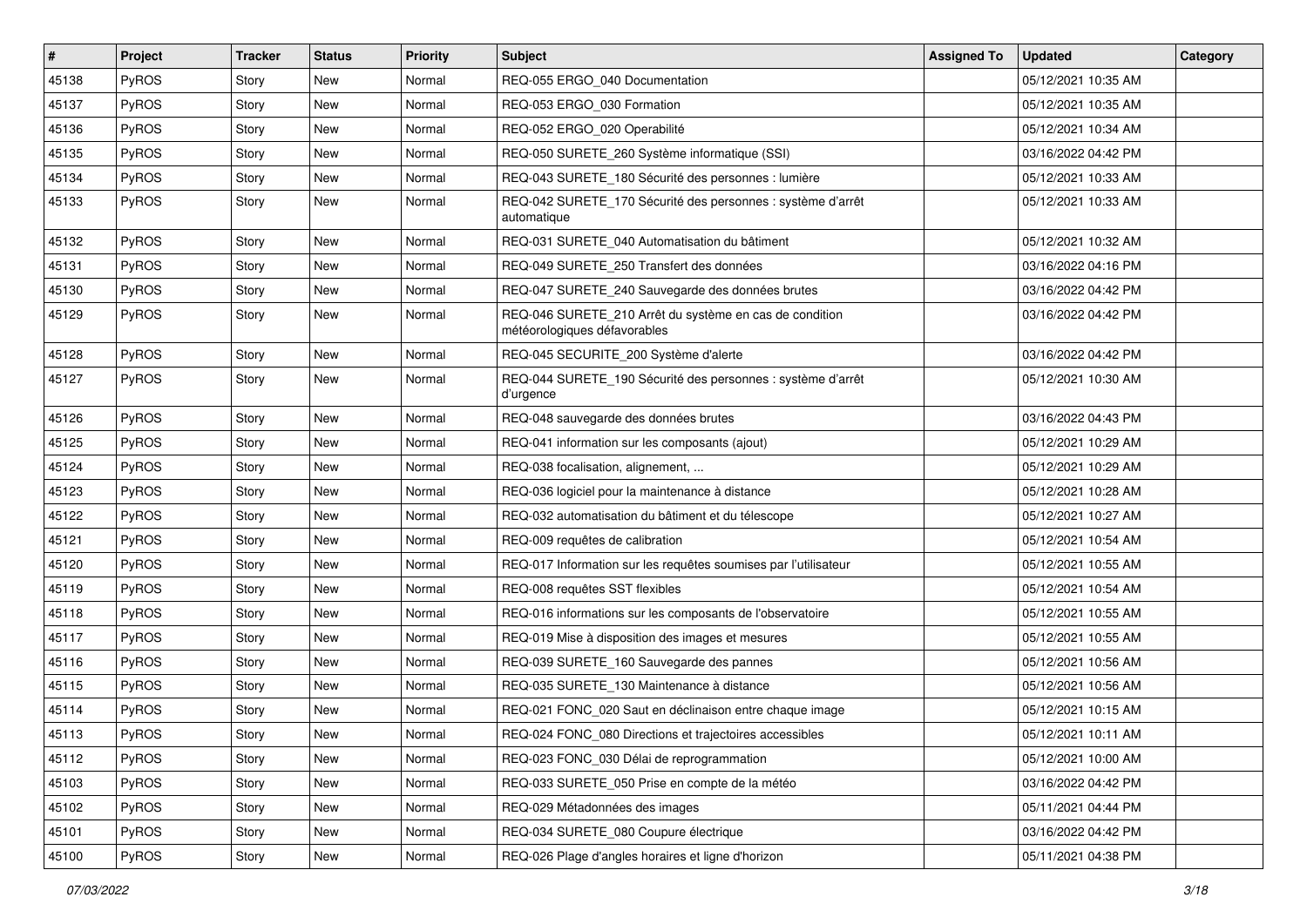| $\vert$ # | <b>Project</b> | <b>Tracker</b> | <b>Status</b> | <b>Priority</b> | <b>Subject</b>                                                                                           | <b>Assigned To</b>     | <b>Updated</b>      | Category |
|-----------|----------------|----------------|---------------|-----------------|----------------------------------------------------------------------------------------------------------|------------------------|---------------------|----------|
| 45099     | PyROS          | Story          | New           | Normal          | REQ-037 SURETE 140 Vérification du fonctionnement du télescope :<br>calibration                          |                        | 05/11/2021 04:35 PM |          |
| 45098     | PyROS          | Story          | <b>New</b>    | Normal          | REQ-030 SURETE_30 Répartition des nuits                                                                  |                        | 05/11/2021 04:27 PM |          |
| 45097     | PyROS          | Story          | <b>New</b>    | Normal          | REQ-028 FONC 180 Métadonnées pour les poursuites LEO (optionnelle)                                       |                        | 05/11/2021 04:45 PM |          |
| 45096     | PyROS          | Story          | <b>New</b>    | Normal          | REQ-027 FONC_170 Métadonnées                                                                             |                        | 05/11/2021 04:44 PM |          |
| 45095     | PyROS          | Story          | <b>New</b>    | Normal          | REQ-018 Cloisonnement des données                                                                        |                        | 05/11/2021 04:17 PM |          |
| 44817     | PyROS          | Story          | <b>New</b>    | Normal          | REQ-202 Deux types de connexion utilisateurs (LDAP ou sans)                                              |                        | 05/11/2021 03:43 PM |          |
| 44816     | PyROS          | Story          | <b>New</b>    | Normal          | REQ-201 Définir une esthétique Tarot                                                                     |                        | 05/12/2021 11:53 AM |          |
| 44815     | PyROS          | Story          | <b>New</b>    | Normal          | REQ-015 Ajustement dynamique des quotas utilisateurs                                                     |                        | 05/11/2021 04:11 PM |          |
| 44814     | PyROS          | Story          | New           | Normal          | REQ-101 Logs                                                                                             |                        | 03/16/2022 04:38 PM |          |
| 44813     | PyROS          | Story          | <b>New</b>    | Normal          | REQ-123 Architecture extensible et Extensions privatisables                                              |                        | 05/12/2021 12:21 PM |          |
| 44812     | PyROS          | Story          | <b>New</b>    | Normal          | *** REQ-200 FOR TAROT NETWORK INTEGRATION                                                                |                        | 06/14/2021 01:13 PM |          |
| 44811     | PyROS          | Story          | <b>New</b>    | Normal          | *** REQ-100 FROM CCTP TAROT-NC & MEETINGS                                                                |                        | 03/16/2022 04:38 PM |          |
| 44732     | Atrium - IPNO  | Story          | New           | Normal          | Fermeture du projet?                                                                                     | Poux<br>Veronique      | 04/21/2021 07:56 AM |          |
| 44719     | PyROS          | Story          | <b>New</b>    | Normal          | REQ-010 Ordonnancement des requêtes                                                                      |                        | 07/01/2021 08:30 AM |          |
| 44718     | PyROS          | Story          | <b>New</b>    | Normal          | **** REQ-025 AJOUT TNC                                                                                   |                        | 06/14/2021 01:19 PM |          |
| 44717     | PyROS          | Story          | <b>New</b>    | Normal          | **** REQ-022 TAROT NC                                                                                    |                        | 06/14/2021 01:19 PM |          |
| 44716     | PyROS          | Story          | <b>New</b>    | Normal          | **** REQ-071 AJOUT OSMOSE                                                                                |                        | 06/14/2021 01:19 PM |          |
| 44715     | PyROS          | Story          | <b>New</b>    | Normal          | **** REQ-065 AJOUT UPGRADE                                                                               |                        | 06/14/2021 01:19 PM |          |
| 44713     | PyROS          | Story          | New           | Normal          | **** REQ-020 CCTP                                                                                        |                        | 07/01/2021 08:30 AM |          |
| 51514     | PyROS          | Task           | <b>New</b>    | Normal          | LOG.                                                                                                     |                        | 06/29/2022 07:37 AM |          |
| 51513     | PyROS          | Task           | <b>New</b>    | Normal          | General algorithm (ternary mode, status, routine processing, commands<br>processing, exceptions dealing) | <b>Pallier Etienne</b> | 06/29/2022 07:37 AM |          |
| 51508     | PyROS          | Task           | <b>New</b>    | Normal          | AgentMajordome (based on Agent)                                                                          | Koralewski<br>Alexis   | 06/29/2022 07:31 AM |          |
| 49994     | <b>PyROS</b>   | Task           | In progress   | Normal          | SP export (list & 1)                                                                                     | Koralewski<br>Alexis   | 03/29/2022 09:17 AM |          |
| 49890     | PyROS          | Task           | <b>New</b>    | Normal          | Global Start & Stop (safe)                                                                               |                        | 03/16/2022 04:52 PM |          |
| 49889     | PyROS          | Task           | <b>New</b>    | Normal          | Backup                                                                                                   |                        | 03/16/2022 04:49 PM |          |
| 49888     | PyROS          | Task           | <b>New</b>    | Normal          | Firewall                                                                                                 |                        | 03/16/2022 04:48 PM |          |
| 49887     | <b>PyROS</b>   | Task           | <b>New</b>    | Normal          | Hardware                                                                                                 |                        | 03/16/2022 04:47 PM |          |
| 49886     | PyROS          | Task           | <b>New</b>    | Normal          | System watch (Nagios, )                                                                                  |                        | 03/16/2022 04:47 PM |          |
| 49885     | <b>PyROS</b>   | Task           | New           | Normal          | Network                                                                                                  |                        | 03/16/2022 04:46 PM |          |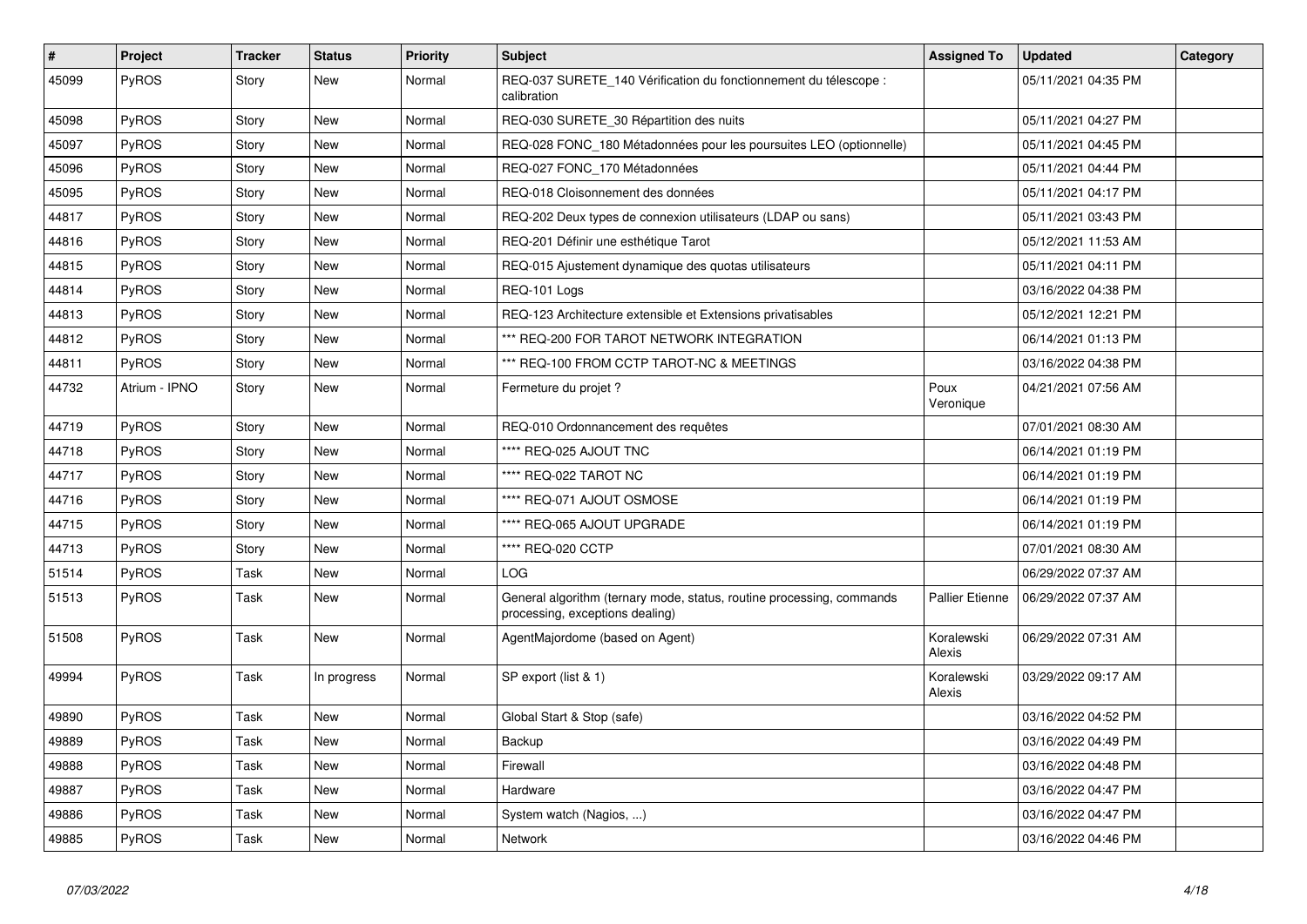| $\sharp$ | Project | <b>Tracker</b> | <b>Status</b> | <b>Priority</b> | <b>Subject</b>                                                                           | <b>Assigned To</b>   | <b>Updated</b>      | Category |
|----------|---------|----------------|---------------|-----------------|------------------------------------------------------------------------------------------|----------------------|---------------------|----------|
| 49878    | PyROS   | Task           | New           | Normal          | SF02-SCP integration - Lancement auto de l'agent de gestion du SP<br>lifecycle           |                      | 06/28/2022 10:04 PM |          |
| 49876    | PyROS   | Task           | New           | Normal          | Guitastro integration                                                                    |                      | 03/16/2022 07:28 AM |          |
| 49875    | PyROS   | Task           | <b>New</b>    | Normal          | (classic) Installation Guitastro & dependencies                                          |                      | 03/16/2022 07:27 AM |          |
| 49874    | PyROS   | Task           | <b>New</b>    | Normal          | (docker) Installation Guitastro & dependencies                                           |                      | 06/28/2022 10:11 PM |          |
| 49872    | PyROS   | Task           | New           | Normal          | Restauration de la config par défaut                                                     |                      | 03/15/2022 11:10 PM |          |
| 49871    | PyROS   | Task           | <b>New</b>    | Normal          | Config par défaut (à définir)                                                            |                      | 03/15/2022 11:11 PM |          |
| 49870    | PyROS   | Task           | New           | Normal          | Config générale : logo, pagination, couleurs, options générales, options par<br>feature, |                      | 03/15/2022 11:11 PM |          |
| 49546    | PyROS   | Task           | In progress   | Normal          | Documentation (pyros_api)                                                                | Koralewski<br>Alexis | 02/24/2022 02:33 PM |          |
| 49545    | PyROS   | Task           | In progress   | Normal          | Script development (pyros_api)                                                           | Koralewski<br>Alexis | 02/24/2022 02:33 PM |          |
| 49543    | PyROS   | Task           | <b>New</b>    | Normal          | Users View (list & 1)                                                                    |                      | 02/23/2022 06:06 PM |          |
| 49541    | PyROS   | Task           | <b>New</b>    | Normal          | API REST (website scripting via pyros_api.py script)                                     | Koralewski<br>Alexis | 06/29/2022 07:26 AM |          |
| 49478    | PyROS   | Task           | New           | Normal          | Test                                                                                     | Koralewski<br>Alexis | 02/22/2022 12:25 PM |          |
| 49272    | PyROS   | Task           | In progress   | Normal          | Tooltips                                                                                 | Koralewski<br>Alexis | 02/17/2022 01:59 PM |          |
| 49262    | PyROS   | Task           | In progress   | Normal          | Sequence Validation                                                                      |                      | 02/03/2022 02:50 PM |          |
| 49258    | PyROS   | Task           | In progress   | Normal          | from IMPORT (upload) Seq (from yaml file)                                                | Koralewski<br>Alexis | 02/23/2022 12:02 PM |          |
| 49253    | PyROS   | Task           | <b>New</b>    | Normal          | READ 1 & list                                                                            |                      | 02/21/2022 03:21 PM |          |
| 49252    | PyROS   | Task           | New           | Normal          | <b>WEB FORM</b>                                                                          |                      | 02/17/2022 01:59 PM |          |
| 49251    | PyROS   | Task           | <b>New</b>    | Normal          | Test                                                                                     | Koralewski<br>Alexis | 02/22/2022 02:59 PM |          |
| 49250    | PyROS   | Task           | <b>New</b>    | Normal          | <b>CREATE/UPDATE Sequence</b>                                                            |                      | 02/23/2022 12:02 PM |          |
| 49249    | PyROS   | Task           | In progress   | Normal          | General Menu for this feature                                                            |                      | 02/03/2022 09:39 AM |          |
| 49247    | PyROS   | Task           | New           | Normal          | State diagram (doc)                                                                      |                      | 02/03/2022 09:34 AM |          |
| 49246    | PyROS   | Task           | New           | Normal          | Sequence Lifecycle (status)                                                              |                      | 02/03/2022 09:34 AM |          |
| 49228    | PyROS   | Task           | In progress   | Normal          | Correction de l'orientation de l'image (est à gauche, nord en haut)                      | Klotz Alain          | 02/02/2022 02:56 PM |          |
| 49227    | PyROS   | Task           | New           | Normal          | Corrections cosmétiques (de pixels)                                                      | Klotz Alain          | 02/02/2022 02:19 PM |          |
| 49226    | PyROS   | Task           | In progress   | Normal          | Correction de l'image par le flat                                                        | Klotz Alain          | 02/02/2022 02:56 PM |          |
| 49225    | PyROS   | Task           | In progress   | Normal          | Correction de l'image par le dark (+ bias)                                               | Klotz Alain          | 02/02/2022 02:56 PM |          |
| 49224    | PyROS   | Task           | New           | Normal          | Choisir le bias, le flat, et le dark (en fn des metadata)                                | Klotz Alain          | 02/02/2022 02:19 PM |          |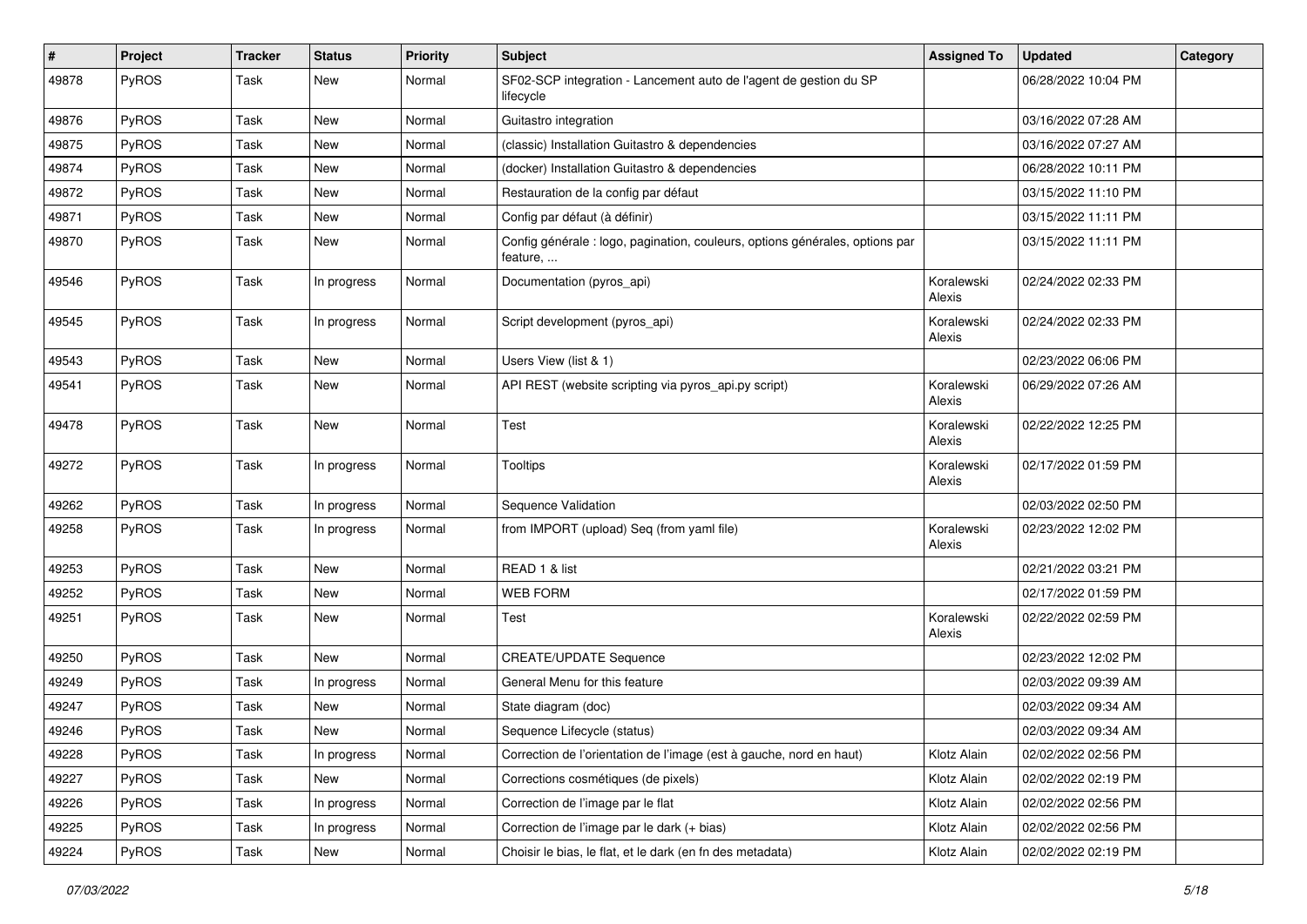| $\sharp$ | Project      | <b>Tracker</b> | <b>Status</b> | <b>Priority</b> | Subject                                                                                                                               | <b>Assigned To</b> | <b>Updated</b>      | Category |
|----------|--------------|----------------|---------------|-----------------|---------------------------------------------------------------------------------------------------------------------------------------|--------------------|---------------------|----------|
| 49223    | PyROS        | Task           | In progress   | Normal          | Groupes                                                                                                                               | Klotz Alain        | 02/02/2022 02:38 PM |          |
| 49222    | PyROS        | Task           | In progress   | Normal          | Traitement d'un groupe d'images : début et fin de groupe                                                                              | Klotz Alain        | 02/02/2022 02:38 PM |          |
| 49221    | <b>PyROS</b> | Task           | In progress   | Normal          | Recup metadata de l'image (dans la BD)                                                                                                | Klotz Alain        | 02/02/2022 02:38 PM |          |
| 49220    | PyROS        | Task           | In progress   | Normal          | Récup en-tête                                                                                                                         | Klotz Alain        | 02/02/2022 02:38 PM |          |
| 49219    | <b>PyROS</b> | Task           | In progress   | Normal          | Nouvelle image                                                                                                                        | Klotz Alain        | 02/02/2022 02:38 PM |          |
| 49218    | PyROS        | Task           | In progress   | Normal          | Détection des nouvelles images produites (système asynchrone sur<br>l'acquisition)                                                    | Klotz Alain        | 02/02/2022 02:38 PM |          |
| 49217    | PyROS        | Task           | New           | Normal          | 5 - (L2) Critères de qualité d'image (+ json QUAL)                                                                                    | Klotz Alain        | 02/02/2022 02:37 PM |          |
| 49216    | PyROS        | Task           | <b>New</b>    | Normal          | 4 - (L1c) - Combinaison d'images                                                                                                      | Klotz Alain        | 02/02/2022 02:36 PM |          |
| 49215    | PyROS        | Task           | In progress   | Normal          | 3 - (L1b) - Reconnaissance du champ (lien entre pixels et coord célestes) (<br>+ json CATA)                                           | Klotz Alain        | 02/02/2022 02:36 PM |          |
| 49214    | PyROS        | Task           | In progress   | Normal          | 2 - (L1a) - Pré-traitement de chaque image (dans l'ordre) (fits RAW => fits<br>CAL)                                                   | Klotz Alain        | 02/02/2022 02:42 PM |          |
| 49213    | <b>PyROS</b> | Task           | In progress   | Normal          | 1 - (L0) - Récupération et organisation des images L0 (RAW fits)                                                                      | Klotz Alain        | 02/02/2022 02:42 PM |          |
| 49210    | PyROS        | Task           | <b>New</b>    | Normal          | <b>CONFIGURATION GENERALE</b>                                                                                                         |                    | 03/15/2022 11:11 PM |          |
| 49162    | PyROS        | Task           | New           | Normal          | Check sequence validity                                                                                                               | Klotz Alain        | 02/03/2022 10:23 AM |          |
| 49157    | <b>PyROS</b> | Task           | <b>New</b>    | Normal          | Super Super Agent qui surveille l'ensemble des super agents sur chaque<br>noeud (?)                                                   |                    | 01/31/2022 12:12 PM |          |
| 49156    | PyROS        | Task           | <b>New</b>    | Normal          | Super Agent qui démarre et stoppe les autres agents, et surveille leur<br>bonne santé (les relance si besoin) => sur chaque noeud (?) |                    | 01/31/2022 12:12 PM |          |
| 49155    | PyROS        | Task           | <b>New</b>    | Normal          | Architecture décentralisée en plusieurs noeuds (communication via BD)                                                                 |                    | 01/31/2022 12:09 PM |          |
| 49152    | <b>PyROS</b> | Task           | New           | Normal          | RUN/EXEC - Start & Stop software (et Agents)                                                                                          |                    | 05/24/2022 02:55 PM |          |
| 49151    | PyROS        | Task           | <b>New</b>    | Normal          | Script central (pyros.py)                                                                                                             |                    | 01/31/2022 11:36 AM |          |
| 49149    | <b>PyROS</b> | Task           | <b>New</b>    | High            | SCRIPT RUN (PYROS/pyros.py) (uniquement pour la partie execution)                                                                     |                    | 05/24/2022 02:55 PM |          |
| 49137    | PyROS        | Task           | <b>New</b>    | Normal          | Integration Guitastro lib                                                                                                             | Klotz Alain        | 02/02/2022 03:27 PM |          |
| 49136    | PyROS        | Task           | <b>New</b>    | Normal          | GF03-INFRA - Logging integration (general logs & agents)                                                                              |                    | 06/29/2022 07:25 AM |          |
| 49135    | <b>PyROS</b> | Task           | New           | Normal          | SF15-SST integration (agents, start, stop, commands)                                                                                  |                    | 06/29/2022 07:23 AM |          |
| 49134    | PyROS        | Task           | <b>New</b>    | Normal          | SF14-OBC integration                                                                                                                  |                    | 01/29/2022 12:52 AM |          |
| 49133    | PyROS        | Task           | <b>New</b>    | Normal          | SF13-IAF integration                                                                                                                  |                    | 01/29/2022 12:47 AM |          |
| 49132    | PyROS        | Task           | New           | Normal          | SF12-IAN integration                                                                                                                  |                    | 01/29/2022 12:48 AM |          |
| 49131    | PyROS        | Task           | New           | Normal          | SF11-IPC integration                                                                                                                  |                    | 01/29/2022 12:46 AM |          |
| 49130    | PyROS        | Task           | New           | Normal          | SF10-CAL integration                                                                                                                  |                    | 01/29/2022 12:46 AM |          |
| 49129    | PyROS        | Task           | New           | Normal          | SF09-CMC integration                                                                                                                  |                    | 01/29/2022 12:46 AM |          |
| 49128    | PyROS        | Task           | New           | Normal          | SF08-EXE integration                                                                                                                  |                    | 01/29/2022 12:45 AM |          |
| 49127    | PyROS        | Task           | New           | Normal          | SF07-PLN integration                                                                                                                  |                    | 01/29/2022 12:45 AM |          |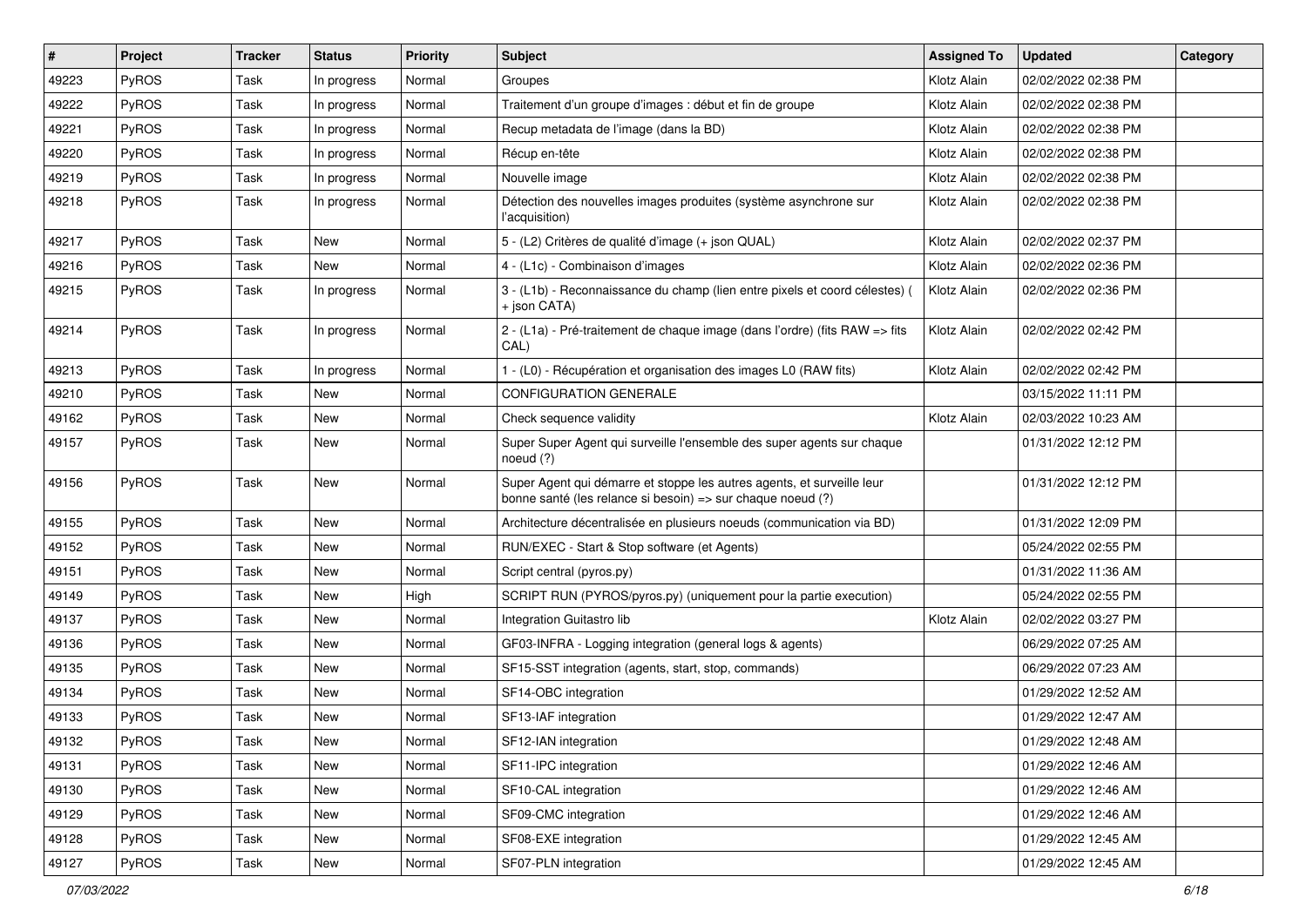| #     | Project      | <b>Tracker</b> | <b>Status</b> | <b>Priority</b> | Subject                                                                                    | <b>Assigned To</b>     | <b>Updated</b>      | Category |
|-------|--------------|----------------|---------------|-----------------|--------------------------------------------------------------------------------------------|------------------------|---------------------|----------|
| 49126 | PyROS        | Task           | <b>New</b>    | Normal          | SF06-ALR integration                                                                       |                        | 01/29/2022 12:45 AM |          |
| 49125 | PyROS        | Task           | <b>New</b>    | Normal          | SF05-SEQ integration                                                                       |                        | 03/15/2022 11:03 PM |          |
| 49124 | <b>PyROS</b> | Task           | New           | Normal          | SF04-SPV integration (AgentMajordome)                                                      |                        | 06/29/2022 07:21 AM |          |
| 49123 | PyROS        | Task           | <b>New</b>    | Normal          | SF03-ENV integration                                                                       |                        | 06/29/2022 07:20 AM |          |
| 49122 | PyROS        | Task           | <b>New</b>    | Normal          | SF02-SCP integration                                                                       |                        | 01/29/2022 12:50 AM |          |
| 49121 | PyROS        | Task           | New           | Normal          | SF01-USR integration                                                                       |                        | 01/29/2022 12:50 AM |          |
| 49120 | PyROS        | Task           | <b>New</b>    | Normal          | General Design (structure, design, responsive, CSS)                                        |                        | 06/29/2022 07:18 AM |          |
| 48758 | LabInvent    | Task           | New           | Immediate       | Modifs demandées par C. Feugeade le 18/1/22                                                | <b>Pallier Etienne</b> | 01/19/2022 04:22 PM |          |
| 48307 | PyROS        | Task           | <b>New</b>    | Normal          | Send, Receive, and Process Commands (Agent <= > Agent)                                     |                        | 06/29/2022 07:33 AM |          |
| 48290 | PyROS        | Task           | <b>New</b>    | Normal          | Auto mode                                                                                  |                        | 12/14/2021 12:35 PM |          |
| 48289 | PyROS        | Task           | New           | Normal          | Entity (AgentDevice class)                                                                 |                        | 12/14/2021 12:32 PM |          |
| 48288 | PyROS        | Task           | <b>New</b>    | Normal          | Entity (DeviceController class)                                                            |                        | 12/14/2021 12:31 PM |          |
| 48285 | PyROS        | Task           | <b>New</b>    | Normal          | Lancement auto et gestion du DeviceController associé                                      |                        | 12/14/2021 12:22 PM |          |
| 48284 | PyROS        | Task           | <b>New</b>    | Normal          | Lancement auto et gestion des Components associés (qui sont aussi des<br>DeviceController) |                        | 12/14/2021 12:20 PM |          |
| 48279 | PyROS        | Task           | New           | Normal          | General LOGGING (fichiers texte, écran en mode debug)                                      |                        | 03/16/2022 04:45 PM |          |
| 48278 | PyROS        | Task           | <b>New</b>    | High            | AGENT général (dont dépendent tous les agents et AgentDevices)                             |                        | 06/29/2022 07:37 AM |          |
| 48276 | PyROS        | Task           | <b>New</b>    | Normal          | Scripts d'installation docker                                                              |                        | 12/14/2021 11:44 AM |          |
| 48275 | PyROS        | Task           | New           | Normal          | version PROD TNC Nouvelle Calédonie - instance docker de production sur<br>site final      |                        | 12/14/2021 11:42 AM |          |
| 48274 | PyROS        | Task           | New           | Normal          | version TEST TNC France - instance docker de test en France                                |                        | 12/14/2021 11:42 AM |          |
| 48273 | PyROS        | Task           | <b>New</b>    | Normal          | version DEV guitalens - instance docker sur serveur guitalens                              |                        | 12/14/2021 11:46 AM |          |
| 48271 | PyROS        | Task           | <b>New</b>    | High            | CLASSIC installation (with venv)                                                           |                        | 03/16/2022 07:27 AM |          |
| 48270 | <b>PyROS</b> | Task           | New           | Normal          | SCRIPT INSTALL/UPDATE (PYROS/pyros.py) (uniquement pour la partie<br>install & update)     |                        | 02/23/2022 05:57 PM |          |
| 48259 | PyROS        | Task           | In progress   | Normal          | EXPORT (Download) as a text file (YAML)                                                    | Koralewski<br>Alexis   | 02/23/2022 10:45 AM |          |
| 48250 | PyROS        | Task           | In progress   | Normal          | <b>DELETE</b>                                                                              | Koralewski<br>Alexis   | 02/21/2022 03:38 PM |          |
| 48223 | LabInvent    | Task           | New           | Normal          | instance perso (docker)                                                                    |                        | 12/13/2021 11:08 AM |          |
| 48222 | LabInvent    | Task           | New           | Normal          | (NEW func) Gérer Suivi d'un User                                                           |                        | 12/13/2021 10:39 AM |          |
| 48005 | LabInvent    | Task           | New           | Normal          | <b>Bugfix toutes les Deprecated Errors</b>                                                 |                        | 12/06/2021 02:37 PM |          |
| 47966 | LabInvent    | Task           | New           | Normal          | Ajouter test Commande (avec devis joint)                                                   |                        | 11/30/2021 04:17 PM |          |
| 47962 | LabInvent    | Task           | New           | Urgent          | (IRAP only) re-install inventirap avec php7                                                |                        | 11/30/2021 03:17 PM |          |
| 47960 | LabInvent    | Task           | New           | Immediate       | <b>CHAMPS</b>                                                                              |                        | 01/19/2022 03:51 PM |          |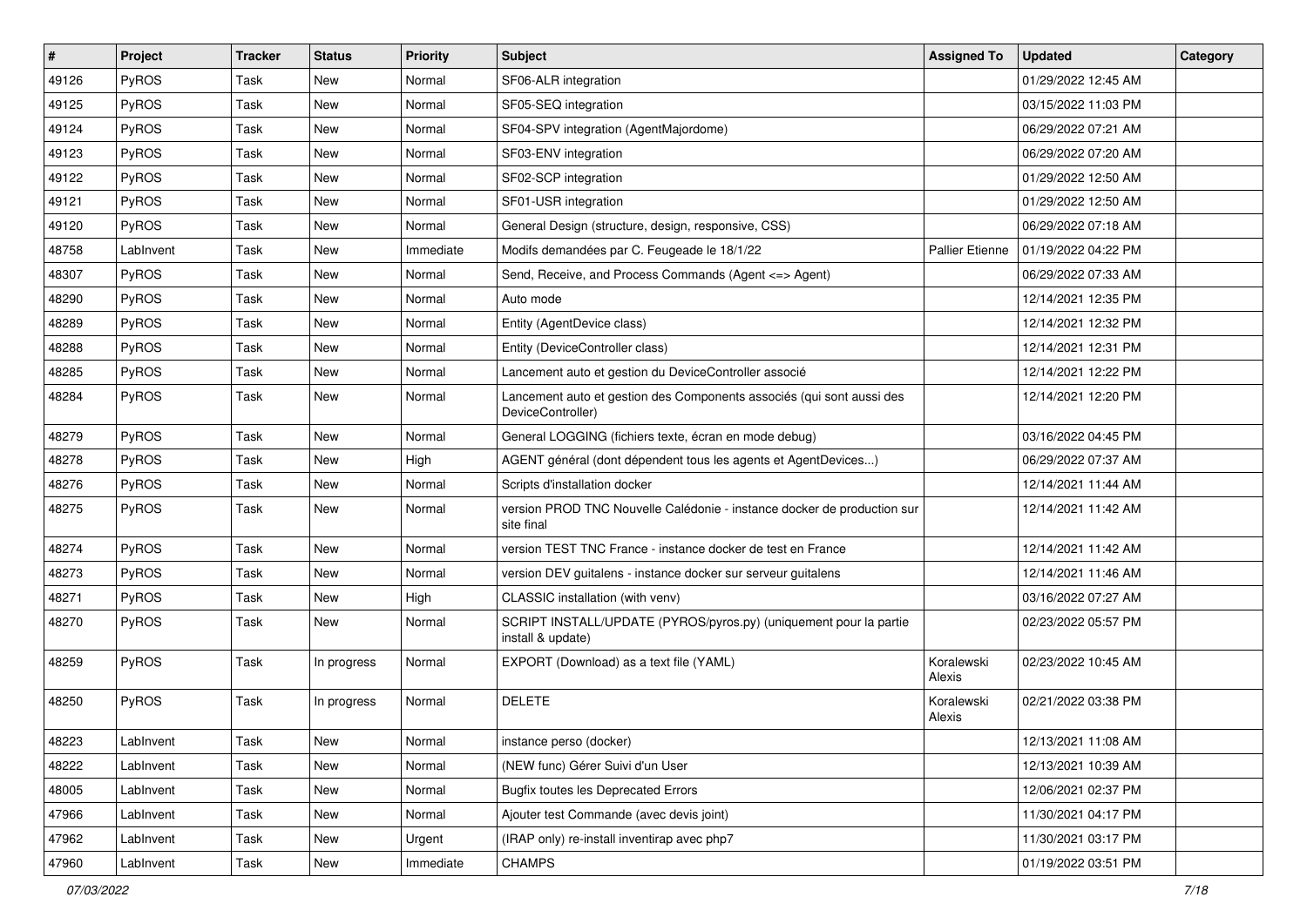| #     | Project   | <b>Tracker</b> | <b>Status</b> | <b>Priority</b> | <b>Subject</b>                                                                            | <b>Assigned To</b> | <b>Updated</b>      | Category |
|-------|-----------|----------------|---------------|-----------------|-------------------------------------------------------------------------------------------|--------------------|---------------------|----------|
| 47959 | LabInvent | Task           | <b>New</b>    | Normal          | *** F - ENTITY - Fournisseurs                                                             |                    | 11/30/2021 12:57 PM |          |
| 47958 | LabInvent | Task           | <b>New</b>    | Normal          | delete (generic)                                                                          |                    | 11/30/2021 12:47 PM |          |
| 47954 | LabInvent | Task           | New           | Normal          | 1 - CREATED                                                                               |                    | 11/30/2021 01:27 PM |          |
| 47953 | LabInvent | Task           | <b>New</b>    | Normal          | 2a - TOBEORDERED (optionnel)                                                              |                    | 11/30/2021 01:27 PM |          |
| 47952 | LabInvent | Task           | <b>New</b>    | High            | Ecran d'accueil à restructurer                                                            |                    | 11/30/2021 03:43 PM |          |
| 47950 | LabInvent | Task           | New           | Normal          | DB complète à mettre à jour                                                               |                    | 11/30/2021 12:26 PM |          |
| 47947 | LabInvent | Task           | <b>New</b>    | High            | docker only                                                                               |                    | 12/13/2021 11:07 AM |          |
| 47946 | LabInvent | Task           | New           | Normal          | classic only                                                                              |                    | 12/03/2021 09:50 AM |          |
| 47945 | LabInvent | Task           | <b>New</b>    | Normal          | <b>ALL</b>                                                                                |                    | 11/30/2021 12:23 PM |          |
| 47942 | LabInvent | Task           | <b>New</b>    | High            | index (generic)                                                                           |                    | 11/30/2021 03:48 PM |          |
| 47937 | LabInvent | Task           | New           | High            | Read (index & view) (generic ?)                                                           |                    | 11/30/2021 03:48 PM |          |
| 47936 | LabInvent | Task           | <b>New</b>    | High            | 3-4 - TBO & ARCHIVED                                                                      |                    | 11/30/2021 03:43 PM |          |
| 47935 | LabInvent | Task           | New           | Normal          | 2b - VALIDATED                                                                            |                    | 11/30/2021 01:27 PM |          |
| 47934 | LabInvent | Task           | New           | High            | LIFECYCLE (Status) : CREATED => (TBO) => VALIDATED => TBA =><br><b>ARCHIVED</b>           |                    | 11/30/2021 03:43 PM |          |
| 47930 | LabInvent | Task           | New           | Normal          | *** F - ENTITY - QrCode                                                                   |                    | 11/30/2021 01:26 PM |          |
| 47927 | LabInvent | Task           | <b>New</b>    | High            | A gérer via fichier conf YAML                                                             |                    | 11/30/2021 03:47 PM |          |
| 47926 | LabInvent | Task           | <b>New</b>    | High            | Instance DEMO docker - à installer sur hyp2 puis sur VM pweb3                             |                    | 12/13/2021 11:07 AM |          |
| 47925 | LabInvent | Task           | New           | Normal          | (après cakephp v4) Passer à Php 8                                                         |                    | 11/30/2021 11:48 AM |          |
| 47924 | LabInvent | Task           | <b>New</b>    | Normal          | (après 3.9) Passer à v4                                                                   |                    | 11/30/2021 11:48 AM |          |
| 47922 | LabInvent | Task           | New           | Immediate       | Passer directement à v3.LAST (3.10.1)                                                     |                    | 12/02/2021 04:45 PM |          |
| 47914 | LabInvent | Task           | <b>New</b>    | High            | index (generic)                                                                           |                    | 11/30/2021 03:50 PM |          |
| 47913 | LabInvent | Task           | <b>New</b>    | Normal          | ROLES (profils)                                                                           |                    | 11/30/2021 01:39 PM |          |
| 47912 | LabInvent | Task           | New           | High            | (VUE) Elements et Helper                                                                  |                    | 11/30/2021 03:51 PM |          |
| 47911 | LabInvent | Task           | <b>New</b>    | Normal          | Create/Update (add edit generic)                                                          |                    | 11/30/2021 11:04 AM |          |
| 47907 | LabInvent | Task           | New           | Normal          | *** F - Config YAML (champs materiels) : champs obligatoires,<br>recommandés, ou readonly |                    | 11/30/2021 01:25 PM |          |
| 47906 | LabInvent | Task           | New           | Urgent          | Champs virtuels                                                                           |                    | 11/30/2021 03:50 PM |          |
| 47905 | LabInvent | Task           | New           | Urgent          | Read (index & view) (generic)                                                             |                    | 12/01/2021 11:21 AM |          |
| 47903 | LabInvent | Task           | New           | Urgent          | Rappels automatiques pour les suivis récurrents (périodiques)                             |                    | 12/01/2021 11:17 AM |          |
| 47901 | LabInvent | Task           | New           | Urgent          | Read (view & index)                                                                       |                    | 12/01/2021 11:17 AM |          |
| 47899 | LabInvent | Task           | New           | Urgent          | view (generic)                                                                            |                    | 12/01/2021 11:21 AM |          |
| 47897 | LabInvent | Task           | New           | High            | *** F - Stats (Users)                                                                     |                    | 11/30/2021 03:48 PM |          |
| 47893 | LabInvent | Task           | New           | Normal          | Views                                                                                     |                    | 11/30/2021 01:21 PM |          |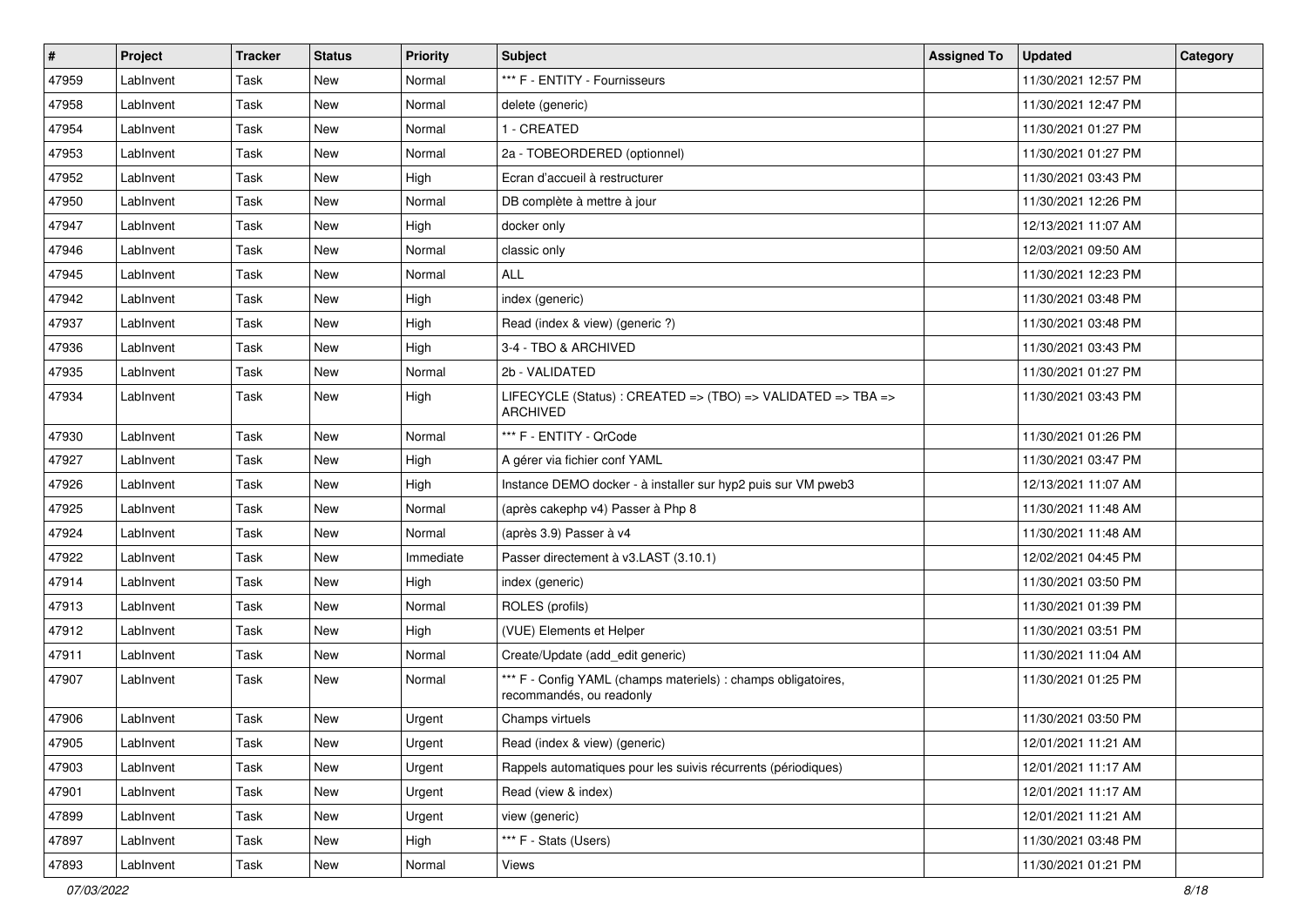| #     | Project   | <b>Tracker</b> | <b>Status</b> | <b>Priority</b> | <b>Subject</b>                                                | <b>Assigned To</b> | <b>Updated</b>      | Category |
|-------|-----------|----------------|---------------|-----------------|---------------------------------------------------------------|--------------------|---------------------|----------|
| 47890 | LabInvent | Task           | <b>New</b>    | High            | Commander (demande achat)                                     |                    | 01/19/2022 03:48 PM |          |
| 47889 | LabInvent | Task           | New           | Normal          | Changer statut - setStatusTo*()                               |                    | 11/30/2021 01:19 PM |          |
| 47886 | LabInvent | Task           | New           | Urgent          | <b>Notifications</b>                                          |                    | 11/30/2021 03:45 PM |          |
| 47885 | LabInvent | Task           | <b>New</b>    | Normal          | filtrage (voir formulaire index)                              |                    | 11/30/2021 01:30 PM |          |
| 47884 | LabInvent | Task           | <b>New</b>    | High            | partitionnement par Site (besoin IP2I/LMA)                    |                    | 11/30/2021 03:43 PM |          |
| 47883 | LabInvent | Task           | New           | Normal          | formulaire de recherche multi-critères                        |                    | 11/30/2021 01:30 PM |          |
| 47882 | LabInvent | Task           | <b>New</b>    | High            | Delete - delete                                               |                    | 11/30/2021 03:42 PM |          |
| 47881 | LabInvent | Task           | New           | High            | Read - view                                                   |                    | 11/30/2021 03:42 PM |          |
| 47880 | LabInvent | Task           | <b>New</b>    | Normal          | Read - index                                                  |                    | 11/30/2021 01:16 PM |          |
| 47879 | LabInvent | Task           | <b>New</b>    | High            | Create/Update - add_edit                                      |                    | 11/30/2021 03:42 PM |          |
| 47878 | LabInvent | Task           | New           | High            | Autres                                                        |                    | 11/30/2021 03:44 PM |          |
| 47877 | LabInvent | Task           | <b>New</b>    | High            | find (search)                                                 |                    | 11/30/2021 03:43 PM |          |
| 47876 | LabInvent | Task           | New           | High            | CRUD                                                          |                    | 11/30/2021 03:42 PM |          |
| 47874 | LabInvent | Task           | <b>New</b>    | Urgent          | <b>Stats</b>                                                  |                    | 11/30/2021 03:44 PM |          |
| 47873 | LabInvent | Task           | <b>New</b>    | Normal          | Model (Entity & Table)                                        |                    | 12/01/2021 09:37 AM |          |
| 47872 | LabInvent | Task           | New           | High            | <b>Actions &amp; Vues</b>                                     |                    | 11/30/2021 03:42 PM |          |
| 47871 | LabInvent | Task           | <b>New</b>    | Normal          | Autorisations                                                 |                    | 11/30/2021 01:29 PM |          |
| 47870 | LabInvent | Task           | New           | Normal          | Tests (Materiels)                                             |                    | 11/30/2021 03:38 PM |          |
| 47868 | LabInvent | Task           | <b>New</b>    | Normal          | *** F - Super Entité (AppController, AppTable)                |                    | 11/30/2021 01:34 PM |          |
| 47867 | LabInvent | Task           | <b>New</b>    | High            | *** F - Autorisations (Users)                                 |                    | 11/30/2021 03:47 PM |          |
| 47447 | PyROS     | Task           | New           | Normal          | (F05) ACTIONS (CRUD), VIEWS, and AUTHORIZATIONS               |                    | 02/23/2022 10:45 AM |          |
| 47446 | PyROS     | Task           | <b>New</b>    | Normal          | <b>DOSSIER SSI</b>                                            |                    | 10/11/2021 11:32 AM |          |
| 47445 | PyROS     | Task           | <b>New</b>    | Normal          | CAHIER DE RECETTE (NC)                                        |                    | 10/11/2021 11:31 AM |          |
| 47444 | PyROS     | Task           | New           | Normal          | MANUELS UTILISATION, INSTALLATION, ET MAINTENANCE             |                    | 10/11/2021 11:31 AM |          |
| 47443 | PyROS     | Task           | <b>New</b>    | Normal          | RAPPORT DES TESTS & VALIDATIONS (application du plan de test) |                    | 10/11/2021 11:31 AM |          |
| 47442 | PyROS     | Task           | New           | Normal          | PLAN DE TESTS ET DE VALIDATIONS                               |                    | 10/11/2021 11:33 AM |          |
| 47441 | PyROS     | Task           | <b>New</b>    | Normal          | DOSSIER DE DÉFINITION                                         |                    | 10/11/2021 11:32 AM |          |
| 47440 | PyROS     | Task           | New           | Normal          | <b>LIVRABLES</b>                                              |                    | 10/11/2021 11:29 AM |          |
| 47439 | PyROS     | Task           | New           | Normal          | PA et PK CNES                                                 |                    | 01/31/2022 11:29 AM |          |
| 47438 | PyROS     | Task           | New           | Normal          | PK5 (2023-06) - Doc LIVRABLES (et Présentations)              |                    | 10/11/2021 11:26 AM |          |
| 47437 | PyROS     | Task           | New           | Normal          | PA4.1 (2023-05) - Présentations et Rapport Avancement         |                    | 10/11/2021 11:25 AM |          |
| 47436 | PyROS     | Task           | New           | Normal          | PK4 (2023-02) - Doc LIVRABLES (et Présentations)              |                    | 10/11/2021 11:23 AM |          |
| 47435 | PyROS     | Task           | New           | Normal          | PA3.2 (2023-02) - Présentations et Rapport Avancement         |                    | 10/11/2021 11:22 AM |          |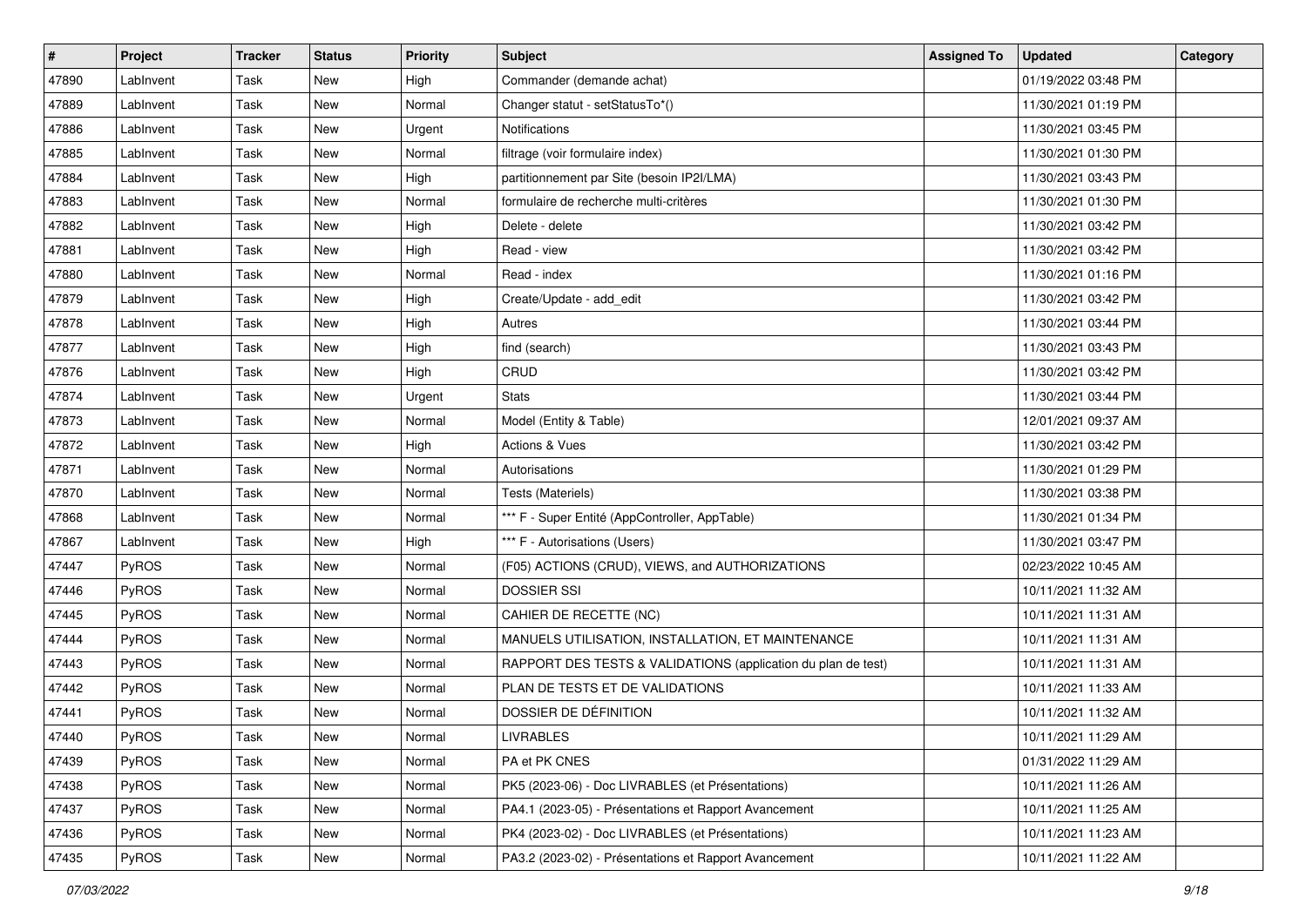| $\vert$ # | Project      | <b>Tracker</b> | <b>Status</b> | <b>Priority</b> | <b>Subject</b>                                                                              | <b>Assigned To</b>   | <b>Updated</b>      | Category |
|-----------|--------------|----------------|---------------|-----------------|---------------------------------------------------------------------------------------------|----------------------|---------------------|----------|
| 47433     | PyROS        | Task           | <b>New</b>    | Normal          | PA3.1 (2023-01) - Présentations et Rapport Avancement                                       |                      | 10/11/2021 11:22 AM |          |
| 47432     | PyROS        | Task           | New           | Normal          | PK3 (2023-01) - Doc LIVRABLES (et Présentations)                                            |                      | 10/11/2021 11:20 AM |          |
| 47431     | PyROS        | Task           | <b>New</b>    | Normal          | PA2.2 (2022-10) - Présentations et Rapport Avancement                                       |                      | 10/11/2021 11:19 AM |          |
| 47430     | PyROS        | Task           | New           | Normal          | PA2.1 (2022-08) - Présentations et Rapport Avancement                                       |                      | 10/11/2021 11:18 AM |          |
| 47428     | PyROS        | Task           | New           | Normal          | PK2 (2022-06) - Présentations + RA + Doc LIVRABLES                                          |                      | 01/31/2022 11:34 AM |          |
| 47419     | PyROS        | Task           | New           | Normal          | <b>F16 FUNCTIONAL Tests</b>                                                                 |                      | 10/11/2021 10:11 AM |          |
| 47418     | PyROS        | Task           | <b>New</b>    | Normal          | F15 FUNCTIONAL Tests                                                                        |                      | 10/11/2021 10:11 AM |          |
| 47416     | PyROS        | Task           | New           | Normal          | F13 FUNCTIONAL Tests                                                                        |                      | 10/11/2021 10:11 AM |          |
| 47415     | PyROS        | Task           | New           | Normal          | F12 FUNCTIONAL Tests                                                                        |                      | 10/11/2021 10:11 AM |          |
| 47414     | PyROS        | Task           | <b>New</b>    | Normal          | F11 FUNCTIONAL Tests                                                                        |                      | 10/11/2021 10:10 AM |          |
| 47413     | <b>PyROS</b> | Task           | New           | Normal          | F10 FUNCTIONAL Tests                                                                        |                      | 10/11/2021 10:10 AM |          |
| 47412     | PyROS        | Task           | In progress   | Normal          | F09 Tests                                                                                   |                      | 10/12/2021 03:01 PM |          |
| 47411     | PyROS        | Task           | New           | Normal          | <b>F08 FUNCTIONAL Tests</b>                                                                 |                      | 10/11/2021 10:10 AM |          |
| 47410     | PyROS        | Task           | New           | Normal          | <b>F07 FUNCTIONAL Tests</b>                                                                 |                      | 10/11/2021 10:10 AM |          |
| 47409     | PyROS        | Task           | New           | Normal          | <b>F06 FUNCTIONAL Tests</b>                                                                 |                      | 10/11/2021 10:10 AM |          |
| 47408     | PyROS        | Task           | In progress   | Normal          | F05 Tests                                                                                   |                      | 10/12/2021 03:00 PM |          |
| 47407     | PyROS        | Task           | In progress   | Normal          | F04 Tests                                                                                   |                      | 10/12/2021 03:00 PM |          |
| 47406     | PyROS        | Task           | In progress   | Normal          | F03 Tests                                                                                   |                      | 10/12/2021 03:00 PM |          |
| 47405     | PyROS        | Task           | In progress   | Normal          | F02 Tests                                                                                   |                      | 10/12/2021 02:59 PM |          |
| 47403     | PyROS        | Task           | <b>New</b>    | Normal          | HIGH LEVEL FUNCTION TESTS - Transversal functionalities TESTs<br>involving several features |                      | 10/11/2021 10:08 AM |          |
| 47402     | PyROS        | Task           | <b>New</b>    | Normal          | INTEGRATION TESTS - FEATURES integration tests with each other                              |                      | 10/11/2021 10:07 AM |          |
| 47401     | PyROS        | Task           | New           | Normal          | FUNCTIONAL TESTS - Each FEATURE functional tests                                            |                      | 10/11/2021 11:42 AM |          |
| 47393     | <b>PyROS</b> | Task           | New           | Normal          | Device Config file (cf F14)                                                                 |                      | 12/14/2021 12:33 PM |          |
| 47392     | PyROS        | Task           | <b>New</b>    | Normal          | Device Commands Grammar (Generic & Native)                                                  |                      | 12/14/2021 12:32 PM |          |
| 47391     | PyROS        | Task           | New           | Normal          | Device Simulator (DeviceSimulator)                                                          |                      | 12/14/2021 12:32 PM |          |
| 47390     | PyROS        | Task           | New           | Normal          | Device Agent (AgentDevice) (de type Agent)                                                  |                      | 12/14/2021 12:32 PM |          |
| 47389     | PyROS        | Task           | <b>New</b>    | Normal          | Device Controller (DeviceController)                                                        |                      | 12/14/2021 12:29 PM |          |
| 47388     | PyROS        | Task           | New           | High            | (F14) ENTITIES - definition & implementation - CONFIG FILES                                 |                      | 01/29/2022 01:25 AM |          |
| 47387     | PyROS        | Task           | New           | Normal          | (F14) CRUD config                                                                           |                      | 01/29/2022 01:24 AM |          |
| 47386     | PyROS        | Task           | New           | Normal          | (F03) Initial data (fixture)                                                                |                      | 12/15/2021 07:32 AM |          |
| 47375     | PyROS        | Task           | New           | Normal          | Association quota SP                                                                        |                      | 10/11/2021 10:37 AM |          |
| 47368     | PyROS        | Task           | In progress   | Normal          | <b>CRUD Scientific Theme</b>                                                                | Koralewski<br>Alexis | 10/11/2021 10:01 AM |          |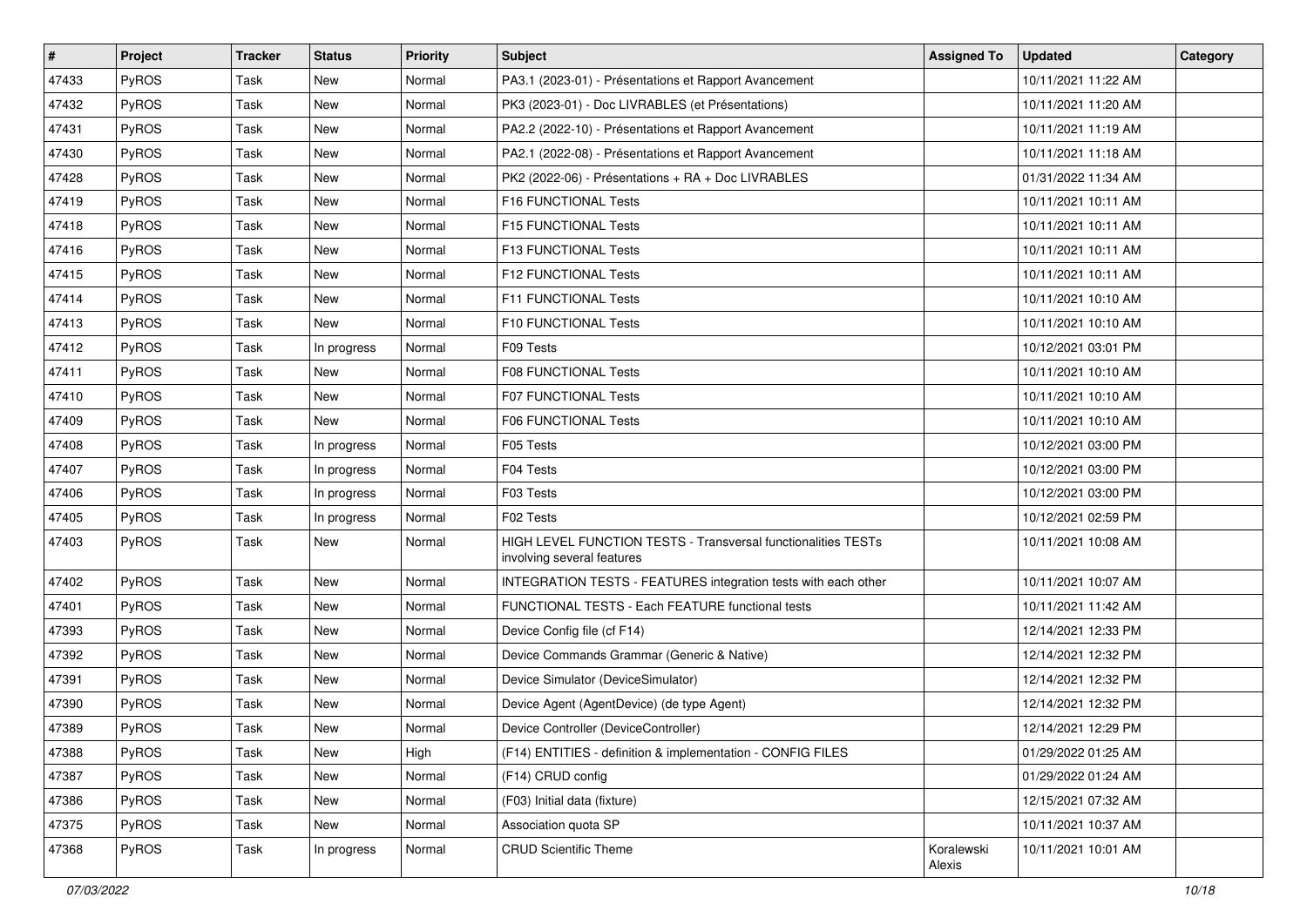| $\vert$ # | <b>Project</b> | Tracker     | <b>Status</b> | Priority | <b>Subject</b>                                                                       | <b>Assigned To</b>     | <b>Updated</b>        | Category |
|-----------|----------------|-------------|---------------|----------|--------------------------------------------------------------------------------------|------------------------|-----------------------|----------|
| 46790     | PyROS          | Task        | <b>New</b>    | Normal   | F16 - EXIGENCES satisfaites (+ tests mis à jour)                                     |                        | 09/14/2021 02:47 PM   |          |
| 46789     | PyROS          | <b>Task</b> | New           | Normal   | F15 - EXIGENCES satisfaites (+ tests mis à jour)                                     |                        | 09/14/2021 02:47 PM   |          |
| 46788     | <b>PyROS</b>   | Task        | New           | Normal   | (F14) EXIGENCES satisfaites (+ tests mis à jour)                                     |                        | 01/29/2022 01:24 AM   |          |
| 46787     | PyROS          | Task        | New           | Normal   | (F09) REQUIREMENTS validated (+ tests udpated)                                       |                        | 12/14/2021 12:18 PM   |          |
| 46786     | PyROS          | Task        | New           | Normal   | F08 - EXIGENCES satisfaites (+ tests mis à jour)                                     |                        | 09/14/2021 02:45 PM   |          |
| 46785     | PyROS          | Task        | New           | Normal   | F07 - EXIGENCES satisfaites (+ tests mis à jour)                                     |                        | 09/14/2021 02:44 PM   |          |
| 46783     | PyROS          | Task        | <b>New</b>    | Normal   | F04 - EXIGENCES satisfaites (+ tests mis à jour)                                     |                        | 09/14/2021 02:43 PM   |          |
| 46782     | PyROS          | Task        | New           | Normal   | F03 - EXIGENCES satisfaites (+ tests mis à jour)                                     |                        | 09/14/2021 02:43 PM   |          |
| 46781     | PyROS          | Task        | New           | Normal   | (F02) EXIGENCES satisfaites (+ tests mis à jour)                                     |                        | 01/29/2022 01:27 AM   |          |
| 46780     | PyROS          | Task        | New           | Normal   | (F01) EXIGENCES satisfaites (+ tests mis à jour)                                     |                        | 10/08/2021 06:01 PM   |          |
| 45818     | PyROS          | Task        | New           | Normal   | (F14) TESTS to validate this feature                                                 |                        | 08/09/2021 10:43 AM   |          |
| 45816     | PyROS          | <b>Task</b> | New           | Normal   | <b>SP Delete</b>                                                                     |                        | 10/28/2021 08:35 AM   |          |
| 45815     | PyROS          | Task        | New           | Normal   | test_SCP_manage_quota                                                                |                        | 09/22/2021 04:47 PM   |          |
| 45811     | PyROS          | Task        | New           | Normal   | SP update                                                                            |                        | 11/03/2021 09:16 AM   |          |
| 45810     | PyROS          | Task        | New           | Normal   | SP Read (view list and view 1)                                                       |                        | 10/27/2021 02:47 PM   |          |
| 45809     | <b>PyROS</b>   | Task        | New           | Normal   | <b>SP Create</b>                                                                     |                        | 10/27/2021 08:42 AM   |          |
| 45799     | PyROS          | Task        | New           | Normal   | Execute TESTS on commit/push (new script PUSH)                                       | <b>Pallier Etienne</b> | l 07/19/2021 08:54 AM |          |
| 45791     | PyROS          | Task        | New           | Normal   | PA1.1 (2022-03) - Présentations et Rapport Avancement                                |                        | 10/11/2021 11:14 AM   |          |
| 45790     | PyROS          | Task        | New           | Normal   | PK1 (2022-01) - Présentations + RA + Doc LIVRABLES                                   |                        | 01/31/2022 11:33 AM   |          |
| 45781     | PyROS          | Task        | In progress   | Normal   | Documentation et Présentations pour les PA et PK CNES                                |                        | 01/31/2022 11:32 AM   |          |
| 45776     | PyROS          | Task        | New           | Normal   | <b>Test User Delete</b>                                                              |                        | 08/13/2021 01:46 PM   |          |
| 45772     | PyROS          | Task        | New           | Normal   | Test User Read (view list and view 1)                                                |                        | 08/13/2021 01:51 PM   |          |
| 45766     | PyROS          | Task        | <b>New</b>    | Normal   | <b>Test User Update</b>                                                              |                        | 08/13/2021 01:53 PM   |          |
| 45762     | PyROS          | Task        | New           | Normal   | <b>Test User Connexion</b>                                                           |                        | 08/13/2021 01:55 PM   |          |
| 45761     | PyROS          | <b>Task</b> | <b>New</b>    | Normal   | Test User Create (registration)                                                      |                        | 08/13/2021 01:54 PM   |          |
| 45756     | PyROS          | Task        | New           | Normal   | QUOTA & PRIO - Gestion du quota et de la priorité                                    |                        | 10/11/2021 10:35 AM   |          |
| 45753     | PyROS          | Task        | In progress   | Normal   | Public visibility : gérer les champs publics                                         | Koralewski<br>Alexis   | 10/07/2021 12:49 PM   |          |
| 45749     | PyROS          | Task        | In progress   | Normal   | Gérer le retrait et le retour d'un device (panne, désactiver/réactiver un<br>device) |                        | 08/09/2021 10:42 AM   |          |
| 45748     | PyROS          | Task        | New           | Normal   | Définir Accesseurs (getX())                                                          |                        | 01/29/2022 01:21 AM   |          |
| 45556     | PyROS          | Task        | New           | Normal   | User activation/deactivation                                                         |                        | 06/25/2021 08:18 AM   |          |
| 45555     | PyROS          | Task        | In progress   | Normal   | <b>CRUD Time Periods</b>                                                             | Koralewski<br>Alexis   | 09/07/2021 08:58 AM   |          |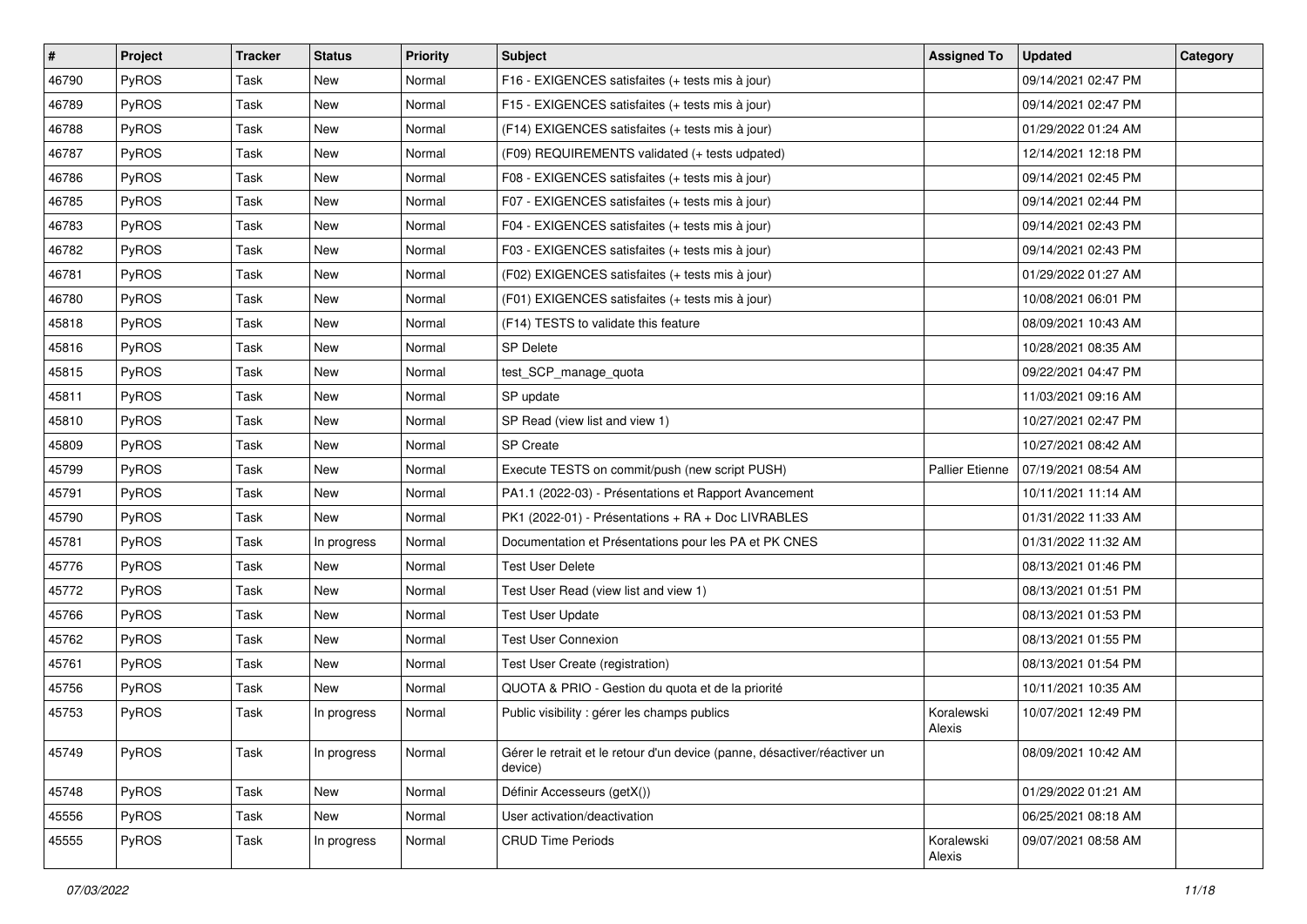| #     | Project | <b>Tracker</b> | <b>Status</b> | <b>Priority</b> | Subject                                                                                                           | <b>Assigned To</b>     | <b>Updated</b>      | Category |
|-------|---------|----------------|---------------|-----------------|-------------------------------------------------------------------------------------------------------------------|------------------------|---------------------|----------|
| 45552 | PyROS   | Task           | <b>New</b>    | Normal          | General configuration integration                                                                                 |                        | 03/15/2022 11:15 PM |          |
| 45550 | PyROS   | Task           | New           | Normal          | Users View & Export                                                                                               | Koralewski<br>Alexis   | 03/29/2022 09:14 AM |          |
| 45346 | PyROS   | Task           | <b>New</b>    | Normal          | (F10) ENTITIES - Initial data (fixture)                                                                           |                        | 06/03/2021 09:17 AM |          |
| 45340 | PyROS   | Task           | <b>New</b>    | Normal          | <b>INITIAL DATA (fixtures)</b>                                                                                    | Koralewski<br>Alexis   | 12/14/2021 12:09 PM |          |
| 45337 | PyROS   | Task           | In progress   | Normal          | Description du Site (horizon + home)                                                                              | Klotz Alain            | 10/11/2021 10:42 AM |          |
| 45336 | PyROS   | Task           | In progress   | Normal          | SCHEMA FILES - Fichiers schema pour valider la config                                                             | Koralewski<br>Alexis   | 10/11/2021 10:43 AM |          |
| 45295 | PyROS   | Task           | New           | Normal          | Create DARK files (acquisition)                                                                                   |                        | 05/27/2021 11:22 AM |          |
| 45294 | PyROS   | Task           | <b>New</b>    | Normal          | Create BIAS files (acquisition)                                                                                   |                        | 05/27/2021 11:22 AM |          |
| 45293 | PyROS   | Task           | <b>New</b>    | Normal          | Create FLAT files (acquisition)                                                                                   |                        | 05/27/2021 11:21 AM |          |
| 45292 | PyROS   | Task           | <b>New</b>    | Normal          | (F10) TESTS to validate this feature                                                                              |                        | 05/27/2021 11:11 AM |          |
| 45291 | PyROS   | Task           | New           | Normal          | (F10) AUTHORIZATIONS for this feature (who can do what) :<br>documentation & implementation                       |                        | 06/08/2021 08:19 AM |          |
| 45290 | PyROS   | Task           | New           | Normal          | (F10) ENTITIES - definition & implementation                                                                      |                        | 06/03/2021 09:17 AM |          |
| 45051 | PyROS   | Task           | <b>New</b>    | Normal          | Implémenter le protocole Indi avec une classe DeviceControllerIndi                                                |                        | 05/06/2021 05:05 PM |          |
| 45050 | PyROS   | Task           | In progress   | Normal          | Test caméra du TNC (FLI)                                                                                          | Klotz Alain            | 07/16/2021 09:34 AM |          |
| 45049 | PyROS   | Task           | <b>New</b>    | Normal          | <b>CAMERA FLI</b>                                                                                                 |                        | 07/16/2021 09:34 AM |          |
| 45048 | PyROS   | Task           | <b>New</b>    | Normal          | HARDWARE DEVICES definition, test, config, management                                                             |                        | 10/08/2021 05:51 PM |          |
| 45047 | PyROS   | Task           | <b>New</b>    | Normal          | Piloter le telescope en mode manuel depuis le Dashboard                                                           | Pallier Etienne        | 12/14/2021 12:34 PM |          |
| 45046 | PyROS   | Task           | <b>New</b>    | Normal          | Manual mode                                                                                                       |                        | 12/14/2021 12:34 PM |          |
| 45044 | PyROS   | Task           | In progress   | Normal          | CRUD des autres entités (Institutes, Time Periods, Scientific Theme)                                              | Koralewski<br>Alexis   | 10/11/2021 10:01 AM |          |
| 45043 | PyROS   | Task           | New           | High            | Démo IRAP (install classique ?) + retrouver ancienne utilisation de<br>PlcConfig                                  | Pallier Etienne        | 12/14/2021 12:00 PM |          |
| 45041 | PyROS   | Task           | <b>New</b>    | Normal          | Pouvoir télécharger zip ou faire clone depuis gitlab sans se connecter                                            | <b>Pallier Etienne</b> | 05/06/2021 04:05 PM |          |
| 45040 | PyROS   | Task           | <b>New</b>    | High            | NEW Agent v2 basé sur new config yaml (base pour F09)                                                             | Pallier Etienne        | 01/29/2022 01:04 AM |          |
| 45037 | PyROS   | Task           | In progress   | Normal          | Algo description                                                                                                  | Klotz Alain            | 05/06/2021 02:59 PM |          |
| 45035 | PyROS   | Task           | New           | Normal          | Resilience (failure tolerance)                                                                                    |                        | 05/06/2021 12:58 PM |          |
| 45034 | PyROS   | Task           | New           | Normal          | Resilience (failure tolerance)                                                                                    |                        | 05/06/2021 12:58 PM |          |
| 45018 | PyROS   | Task           | New           | High            | Définir config pour TNC (4 channels Cam)                                                                          | Klotz Alain            | 10/12/2021 08:52 AM |          |
| 45017 | PyROS   | Task           | In progress   | High            | Définir config pour GUITALENS (observatoire avec plusieurs UNIT)                                                  | Klotz Alain            | 10/12/2021 08:52 AM |          |
| 45007 | PyROS   | Task           | In progress   | Normal          | Le système doit pouvoir démarrer et s'organiser automatiquement à partir<br>de la configuration de l'observatoire | Koralewski<br>Alexis   | 06/28/2022 10:06 PM |          |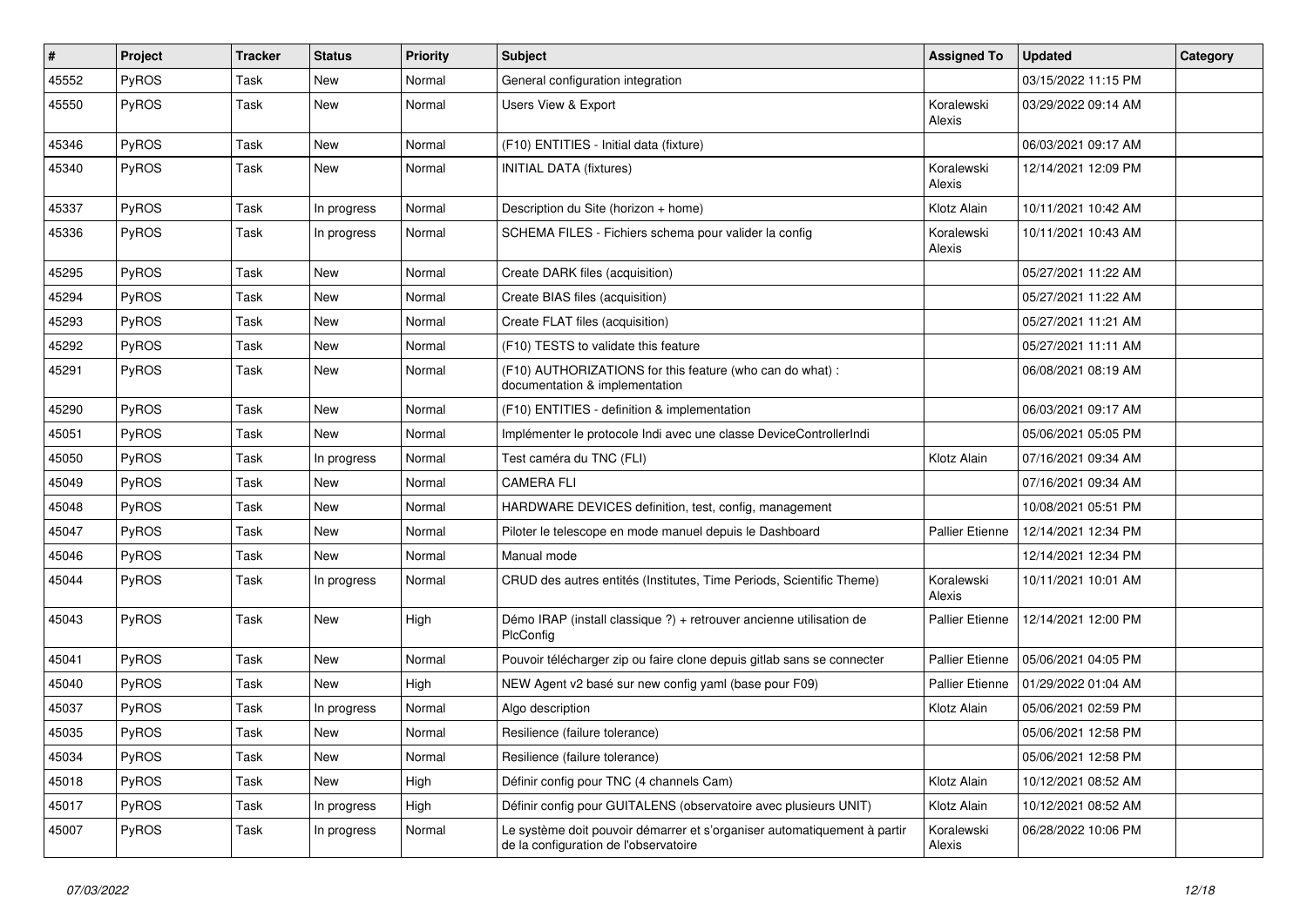| $\sharp$ | Project | <b>Tracker</b> | <b>Status</b> | <b>Priority</b> | <b>Subject</b>                                                                                                                                       | <b>Assigned To</b>   | <b>Updated</b>      | Category |
|----------|---------|----------------|---------------|-----------------|------------------------------------------------------------------------------------------------------------------------------------------------------|----------------------|---------------------|----------|
| 45005    | PyROS   | Task           | In progress   | Normal          | CRUD - (R)EAD config                                                                                                                                 | Koralewski<br>Alexis | 01/29/2022 01:24 AM |          |
| 45004    | PyROS   | Task           | New           | High            | MAIN CONFIG FILE - Décrire dans un fichier texte la configuration<br>complète d'une UNIT (monture) et tous ses composants et instruments<br>associés |                      | 01/29/2022 01:25 AM |          |
| 45003    | PyROS   | Task           | New           | Normal          | Config Read & View                                                                                                                                   | Koralewski<br>Alexis | 08/09/2021 10:43 AM |          |
| 45000    | PyROS   | Task           | New           | High            | Generic commands grammar description & management                                                                                                    |                      | 05/06/2021 05:05 PM |          |
| 44999    | PyROS   | Task           | <b>New</b>    | Normal          | Execution                                                                                                                                            |                      | 12/14/2021 12:35 PM |          |
| 44998    | PyROS   | Task           | <b>New</b>    | Normal          | Monitoring: Check & log continuously instrument (or telescope) status                                                                                |                      | 12/14/2021 12:33 PM |          |
| 44997    | PyROS   | Task           | <b>New</b>    | Normal          | Start & Stop                                                                                                                                         |                      | 12/14/2021 12:33 PM |          |
| 44995    | PyROS   | Task           | <b>New</b>    | Normal          | (F09) TESTS to validate this feature                                                                                                                 |                      | 10/08/2021 05:45 PM |          |
| 44994    | PyROS   | Task           | <b>New</b>    | Normal          | (F09) AUTHORIZATIONS for this feature (who can do what) : doc &<br>implem.                                                                           |                      | 12/14/2021 12:15 PM |          |
| 44993    | PyROS   | Task           | <b>New</b>    | Normal          | (F09) ENTITIES definition & implementation                                                                                                           |                      | 12/14/2021 12:33 PM |          |
| 44992    | PyROS   | Task           | New           | Normal          | Switch modes between Automatic and Manual mode                                                                                                       |                      | 05/04/2021 12:31 PM |          |
| 44991    | PyROS   | Task           | <b>New</b>    | Normal          | Execution                                                                                                                                            |                      | 05/04/2021 12:30 PM |          |
| 44990    | PyROS   | Task           | <b>New</b>    | Normal          | Monitoring: Check & log continuously Telescope and instruments status,<br>and make a general synthesis                                               |                      | 05/04/2021 12:30 PM |          |
| 44989    | PyROS   | Task           | <b>New</b>    | Normal          | Start & Stop                                                                                                                                         |                      | 05/04/2021 12:29 PM |          |
| 44988    | PyROS   | Task           | <b>New</b>    | Normal          | TESTS to validate this feature                                                                                                                       |                      | 05/04/2021 12:26 PM |          |
| 44987    | PyROS   | Task           | New           | Normal          | (F08) AUTHORIZATIONS for this feature (who can do what):<br>documentation & implementation                                                           |                      | 06/08/2021 08:20 AM |          |
| 44986    | PyROS   | Task           | <b>New</b>    | Normal          | ENTITIES (& properties) to be defined                                                                                                                |                      | 05/04/2021 12:25 PM |          |
| 44973    | PyROS   | Task           | <b>New</b>    | Normal          | (F07) Scheduling Sequences according to priorities, quotas, observing<br>conditions, Seq parameters, Seq constraints                                 |                      | 05/06/2021 02:59 PM |          |
| 44972    | PyROS   | Task           | New           | Normal          | Planning triggers - each time the context is changed                                                                                                 |                      | 05/03/2021 12:06 PM |          |
| 44971    | PyROS   | Task           | <b>New</b>    | Normal          | Get the list of sequences to be planned                                                                                                              |                      | 05/03/2021 11:43 AM |          |
| 44970    | PyROS   | Task           | <b>New</b>    | Normal          | <b>TESTS</b> to validate this feature                                                                                                                |                      | 05/03/2021 11:41 AM |          |
| 44969    | PyROS   | Task           | <b>New</b>    | Normal          | (F07) AUTHORIZATIONS for this feature (who can do what):<br>documentation & implementation                                                           |                      | 06/08/2021 08:21 AM |          |
| 44968    | PyROS   | Task           | New           | Normal          | ENTITIES (& properties) to be defined                                                                                                                |                      | 05/03/2021 11:38 AM |          |
| 44947    | PyROS   | Task           | In progress   | Normal          | Sequence                                                                                                                                             | Koralewski<br>Alexis | 02/03/2022 09:35 AM |          |
| 44945    | PyROS   | Task           | New           | Normal          | (READ 1) Sequence detailed view                                                                                                                      |                      | 02/03/2022 09:45 AM |          |
| 44940    | PyROS   | Task           | In progress   | Normal          | <b>UPDATE a Sequence</b>                                                                                                                             | Koralewski<br>Alexis | 02/22/2022 02:59 PM |          |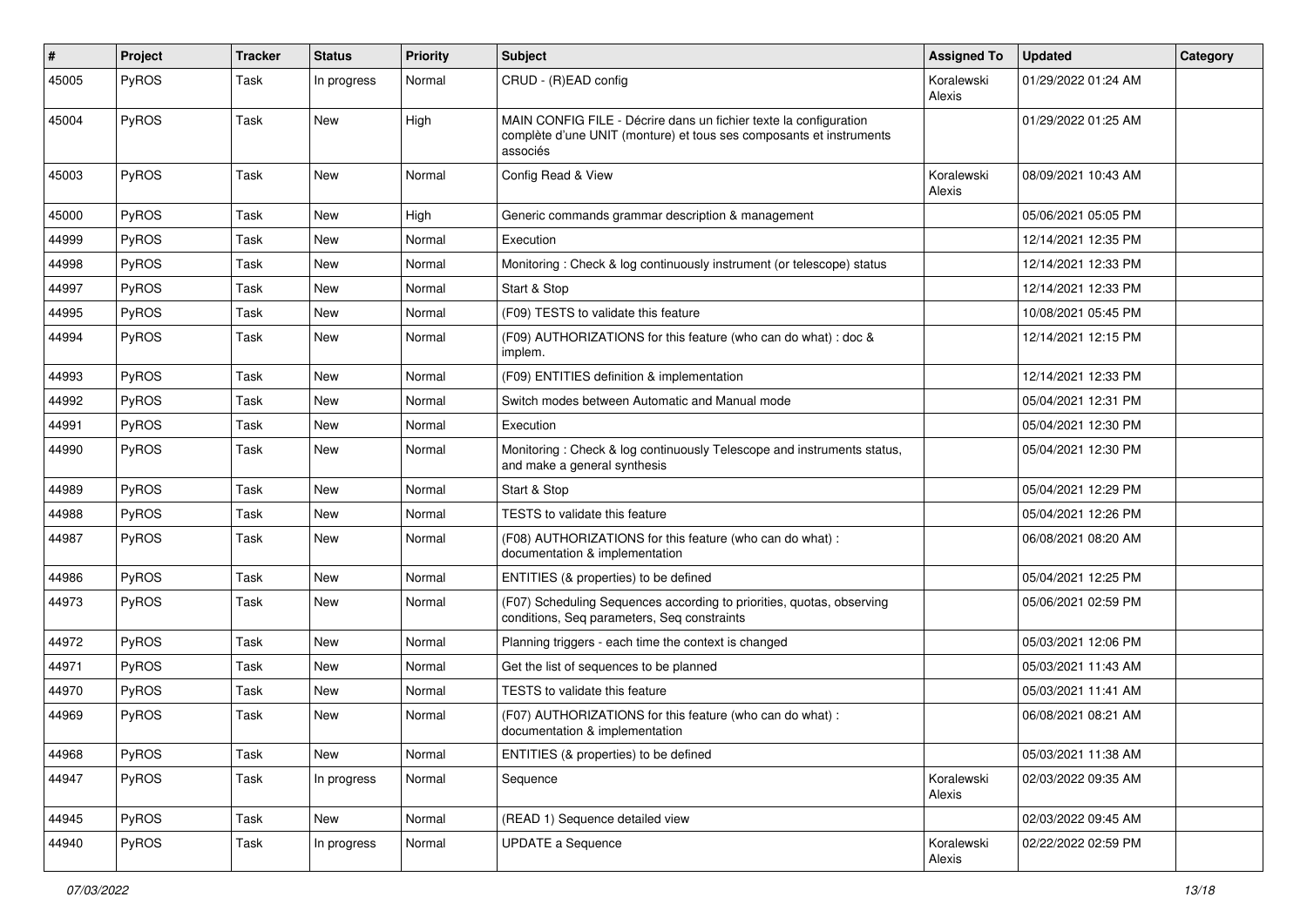| #     | Project | <b>Tracker</b> | <b>Status</b> | <b>Priority</b> | <b>Subject</b>                                                                                                                          | <b>Assigned To</b>   | <b>Updated</b>      | Category |
|-------|---------|----------------|---------------|-----------------|-----------------------------------------------------------------------------------------------------------------------------------------|----------------------|---------------------|----------|
| 44939 | PyROS   | Task           | New           | Normal          | SUBMIT a Seq to planning (status => "submitted")                                                                                        | Koralewski<br>Alexis | 02/03/2022 10:23 AM |          |
| 44932 | PyROS   | Task           | New           | Normal          | CREATE a Sequence (must be attached to a valid SP)                                                                                      |                      | 02/23/2022 12:02 PM |          |
| 44930 | PyROS   | Task           | <b>New</b>    | Normal          | (F05) TESTS & REQUIREMENTS to validate this feature                                                                                     | Koralewski<br>Alexis | 02/22/2022 03:01 PM |          |
| 44928 | PyROS   | Task           | New           | Normal          | (F05) ENTITIES definition (doc spec) & implementation (DB)                                                                              | Koralewski<br>Alexis | 02/03/2022 10:13 AM |          |
| 44924 | PyROS   | Task           | New           | Normal          | (F04) ENTITIES - definition & implementation                                                                                            |                      | 12/15/2021 07:36 AM |          |
| 44923 | PyROS   | Task           | <b>New</b>    | Normal          | (F04) TESTS to validate this feature                                                                                                    |                      | 12/15/2021 07:36 AM |          |
| 44922 | PyROS   | Task           | New           | Normal          | (F04) AUTHORIZATIONS for this feature (who can do what) :<br>documentation & implementation                                             |                      | 12/15/2021 07:37 AM |          |
| 44921 | PyROS   | Task           | New           | Normal          | Démarrage de la production des fichiers de calibration (fin de nuit)                                                                    |                      | 04/30/2021 12:43 PM |          |
| 44920 | PyROS   | Task           | <b>New</b>    | Normal          | Démarrage ou fin des observations (début/fin de nuit)                                                                                   |                      | 06/29/2022 07:38 AM |          |
| 44919 | PyROS   | Task           | New           | Normal          | Sauvegarder (logger) les différents changements d'état                                                                                  |                      | 06/28/2022 09:58 PM |          |
| 44918 | PyROS   | Task           | <b>New</b>    | Normal          | Optimiser : Agir sur le système en fonction des conditions d'observation<br>pour n'observer que quand la qualité du ciel est suffisante |                      | 06/28/2022 09:58 PM |          |
| 44917 | PyROS   | Task           | <b>New</b>    | Normal          | Sécuriser : Agir sur le système en fonction de l'environnement<br>(externe/interne) pour la sécurité de l'Observatoire et des personnes |                      | 06/29/2022 07:39 AM |          |
| 44916 | PyROS   | Task           | <b>New</b>    | Normal          | Rythmer : Agir sur le système pour lui donner un rythme en fonction du<br>temps (nuit/jour)                                             |                      | 06/29/2022 07:38 AM |          |
| 44915 | PyROS   | Task           | <b>New</b>    | Normal          | Changer le mode du système : passer en mode manuel (maintenance) ou<br>automatique                                                      |                      | 06/28/2022 09:57 PM |          |
| 44914 | PyROS   | Task           | <b>New</b>    | Normal          | (re-)Démarrer, mettre en Pause, ou Stopper tout ou partie du système                                                                    |                      | 06/28/2022 09:56 PM |          |
| 44907 | PyROS   | Task           | New           | Normal          | Show Weather & Observatory monitored data (in a convenient way)                                                                         |                      | 05/05/2022 09:53 AM |          |
| 44906 | PyROS   | Task           | <b>New</b>    | Normal          | Compute and save Observing conditions                                                                                                   |                      | 12/15/2021 07:35 AM |          |
| 44904 | PyROS   | Task           | <b>New</b>    | Normal          | Compute, save, and provide higher level (useful) parameters and synthesis<br>from multiple detectors                                    |                      | 12/15/2021 07:34 AM |          |
| 44903 | PyROS   | Task           | New           | Normal          | Save raw data                                                                                                                           |                      | 12/15/2021 07:34 AM |          |
| 44902 | PyROS   | Task           | <b>New</b>    | Normal          | Fix raw data                                                                                                                            |                      | 12/15/2021 07:33 AM |          |
| 44901 | PyROS   | Task           | New           | Normal          | Get PLC mode changes (off/manu/auto) and alarms (intrusion, e_stop), and<br>save them                                                   |                      | 12/15/2021 07:33 AM |          |
| 44900 | PyROS   | Task           | New           | Normal          | Read (from PLC and sensors) INSIDE environmental data (doors, lights)<br>for human safety                                               |                      | 12/15/2021 07:33 AM |          |
| 44899 | PyROS   | Task           | New           | Normal          | Read (from PLC and sensors) OUTSIDE environmental data (weather) for<br>instruments security                                            |                      | 12/14/2021 04:54 PM |          |
| 44898 | PyROS   | Task           | New           | Normal          | (F03) ENTITIES (& properties) to be defined                                                                                             |                      | 12/15/2021 07:32 AM |          |
| 44897 | PyROS   | Task           | New           | Normal          | On peut voir la fiche détaillée d'un SP                                                                                                 |                      | 06/16/2021 11:29 AM |          |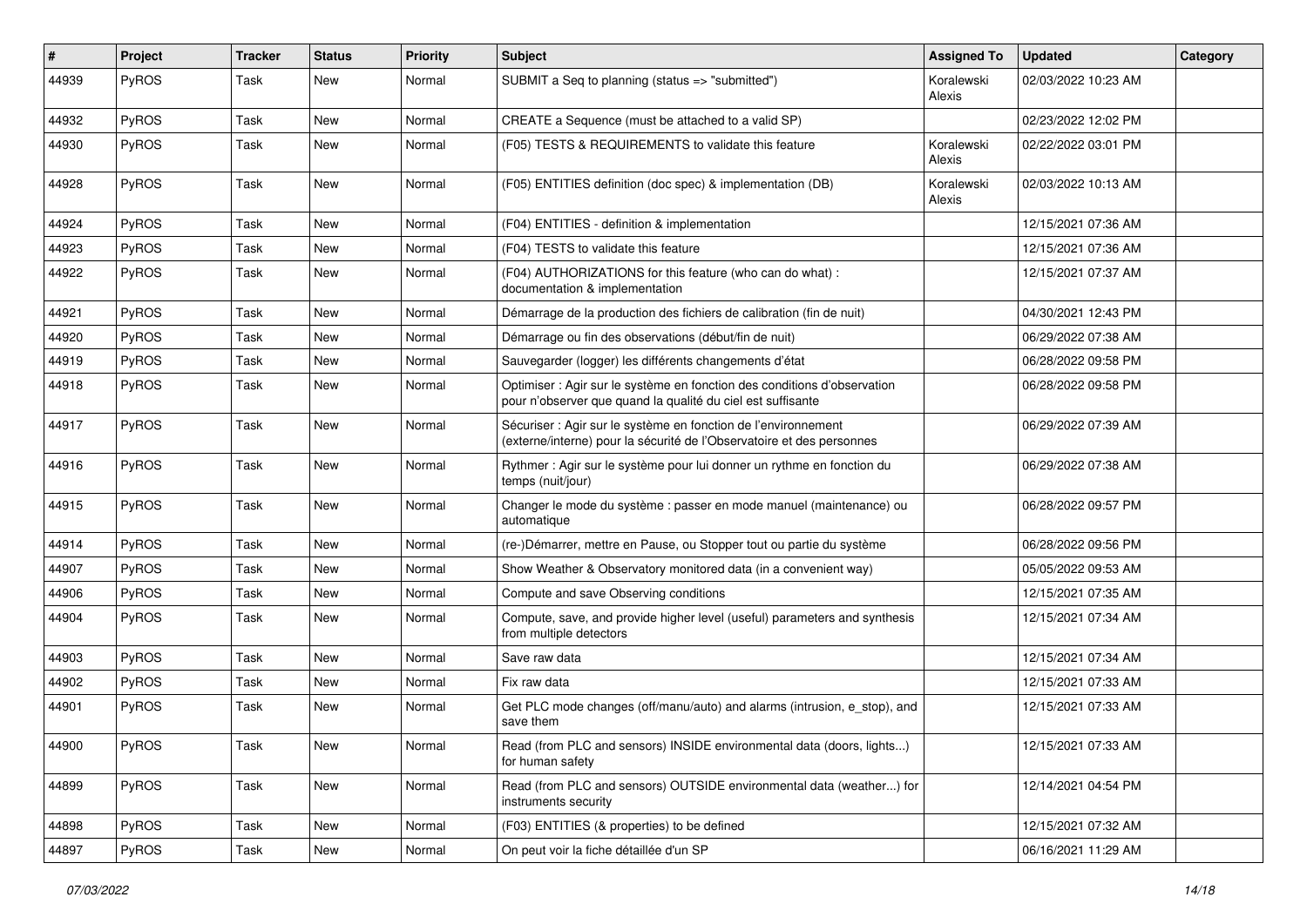| ∦     | Project      | <b>Tracker</b> | <b>Status</b> | <b>Priority</b> | <b>Subject</b>                                                                                                                               | <b>Assigned To</b>     | <b>Updated</b>      | Category |
|-------|--------------|----------------|---------------|-----------------|----------------------------------------------------------------------------------------------------------------------------------------------|------------------------|---------------------|----------|
| 44896 | PyROS        | Task           | <b>New</b>    | Normal          | On peut consulter la liste des SP                                                                                                            |                        | 06/18/2021 03:17 PM |          |
| 44894 | PyROS        | Task           | New           | Normal          | Un Observer peut créer un nouveau Proposal (SP) pour une Période<br>spécifique future                                                        |                        | 06/16/2021 11:28 AM |          |
| 44892 | PyROS        | Task           | New           | Normal          | SPs view (list & 1)                                                                                                                          |                        | 03/29/2022 09:17 AM |          |
| 44891 | PyROS        | Task           | <b>New</b>    | Normal          | Create/Update                                                                                                                                |                        | 09/14/2021 11:48 AM |          |
| 44890 | PyROS        | Task           | New           | Normal          | SP CRUD                                                                                                                                      |                        | 03/29/2022 09:17 AM |          |
| 44889 | PyROS        | Task           | In progress   | Normal          | SP validation WORKFLOW (lifecycle) (F02v2)                                                                                                   | Koralewski<br>Alexis   | 11/03/2021 09:19 AM |          |
| 44886 | PyROS        | Task           | <b>New</b>    | Normal          | (F01) ENTITIES - definition & implementation                                                                                                 |                        | 10/12/2021 07:50 AM |          |
| 44884 | PyROS        | Task           | In progress   | Normal          | Time Period (Period)                                                                                                                         |                        | 10/11/2021 10:36 AM |          |
| 44882 | <b>PyROS</b> | Task           | In progress   | Normal          | SP                                                                                                                                           | Koralewski<br>Alexis   | 10/11/2021 10:34 AM |          |
| 44881 | PyROS        | Task           | <b>New</b>    | Normal          | (F02) ENTITIES - definition & implementation                                                                                                 | Koralewski<br>Alexis   | 10/11/2021 10:34 AM |          |
| 44880 | PyROS        | Task           | <b>New</b>    | Normal          | (F03) TESTS to validate this feature                                                                                                         |                        | 12/15/2021 07:32 AM |          |
| 44879 | PyROS        | Task           | New           | Normal          | (F03) AUTHORIZATIONS for this feature (who can do what) :<br>documentation & implementation                                                  |                        | 12/15/2021 07:32 AM |          |
| 44878 | PyROS        | Task           | <b>New</b>    | Normal          | (F02) TESTS to validate this feature                                                                                                         |                        | 11/03/2021 09:16 AM |          |
| 44877 | PyROS        | Task           | In progress   | Normal          | (F02) AUTHORIZATIONS for this feature (who can do what) :<br>documentation & implementation                                                  | Koralewski<br>Alexis   | 10/11/2021 10:24 AM |          |
| 44876 | PyROS        | Task           | In progress   | Normal          | (F01) AUTHORIZATIONS for this feature (who can do what) :<br>documentation & implementation                                                  | Koralewski<br>Alexis   | 10/08/2021 06:03 PM |          |
| 44867 | PyROS        | Task           | New           | High            | Mettre les TASKS dans la version v0.1 prévue pour juin, dans doc-specs et<br>dans redmine (puis planifier aussi les autres versions futures) | <b>Pallier Etienne</b> | 05/06/2021 06:19 PM |          |
| 44866 | PyROS        | Task           | In progress   | High            | Associer chaque FEATURE à 1(N) CLASSE/AGENT pyros<br>(implémentation)                                                                        | Pallier Etienne        | 07/16/2021 09:13 AM |          |
| 44847 | PyROS        | Task           | <b>New</b>    | Normal          | (F01) TESTS (users) validant cette feature                                                                                                   | Koralewski<br>Alexis   | 08/13/2021 01:55 PM |          |
| 44843 | PyROS        | Task           | <b>New</b>    | Normal          | ROLES : Un utilisateur peut avoir plusieurs roles                                                                                            |                        | 06/18/2021 03:15 PM |          |
| 44842 | <b>PyROS</b> | Task           | New           | Normal          | <b>USER</b>                                                                                                                                  |                        | 10/12/2021 07:50 AM |          |
| 44835 | PyROS        | Task           | <b>New</b>    | Normal          | (F01) CRUD (utilisateur)                                                                                                                     |                        | 03/29/2022 09:14 AM |          |
| 44833 | PyROS        | Task           | New           | Normal          | Registration : un nouvel utilisateur doit pouvoir s'enregistrer directement sur<br>le site web (soumis à validation)                         | Koralewski<br>Alexis   | 08/31/2021 02:16 PM |          |
| 44832 | PyROS        | Task           | In progress   | Normal          | Un utilisateur non connecté ne doit voir que les pages publiques                                                                             |                        | 10/08/2021 06:03 PM |          |
| 44393 | PyROS        | Task           | New           | Normal          | Back Office (Administration) - Site django admin                                                                                             | Koralewski<br>Alexis   | 02/02/2022 12:07 PM |          |
| 44389 | PyROS        | Task           | New           | High            | (GF1) PROJECT MANAGEMENT (REDMINE FORGE) : Features, tasks,<br>gantt, kanban                                                                 |                        | 03/04/2022 11:56 AM |          |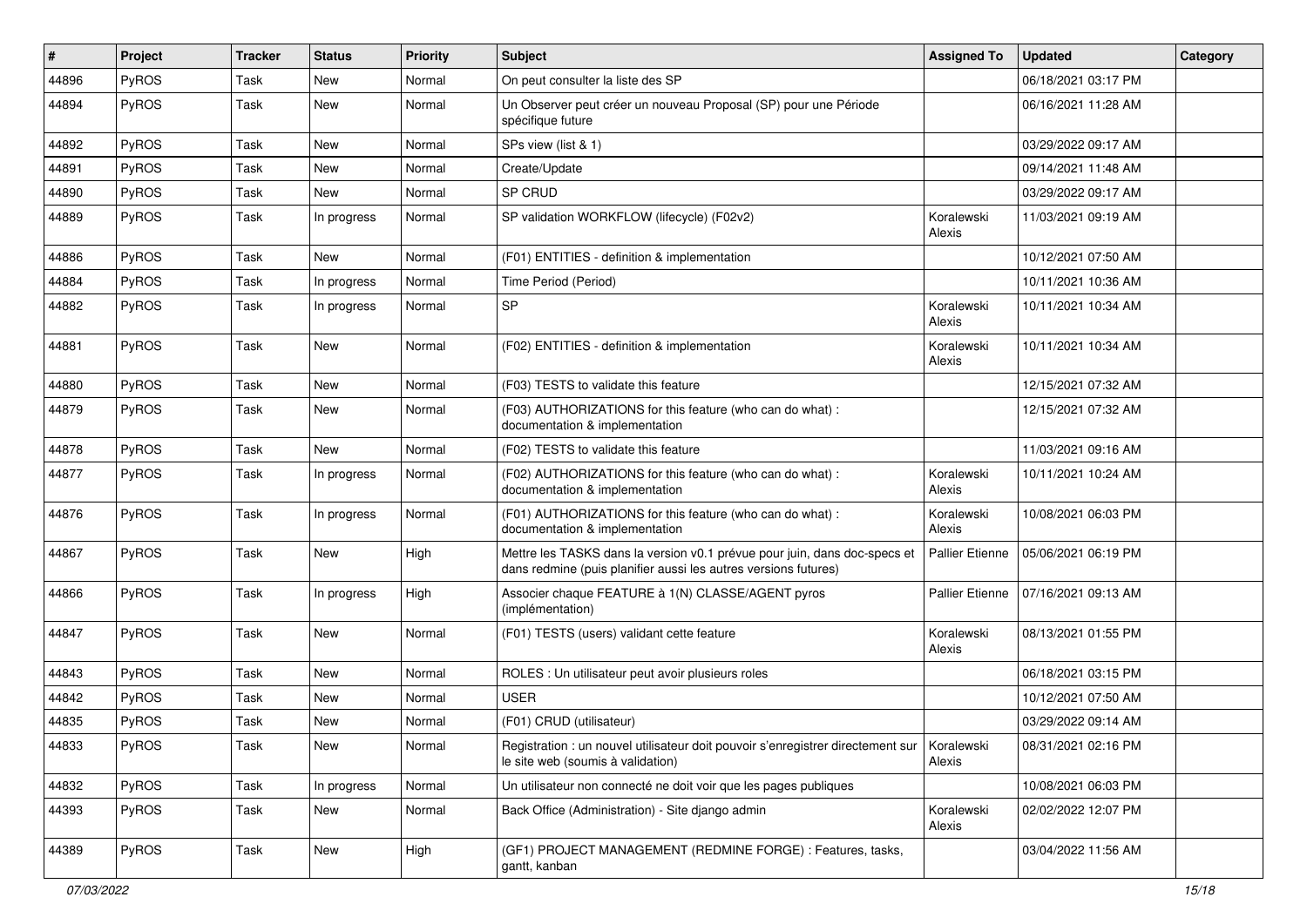| $\vert$ # | Project                                  | <b>Tracker</b> | <b>Status</b> | <b>Priority</b> | <b>Subject</b>                                                                                                      | <b>Assigned To</b>     | <b>Updated</b>      | Category |
|-----------|------------------------------------------|----------------|---------------|-----------------|---------------------------------------------------------------------------------------------------------------------|------------------------|---------------------|----------|
| 44370     | PyROS                                    | Task           | In progress   | Normal          | Website vitrine projet : Site web pyros (style Cassis irap)                                                         | <b>Pallier Etienne</b> | 05/06/2021 03:43 PM |          |
| 44369     | PyROS                                    | Task           | In progress   | Normal          | clean gdoc technique                                                                                                | <b>Pallier Etienne</b> | 06/09/2021 01:09 PM |          |
| 44367     | PyROS                                    | Task           | In progress   | Normal          | Ajouter membres dans gitlab (IRAP + CNES?)                                                                          | <b>Pallier Etienne</b> | 05/06/2021 06:13 PM |          |
| 44366     | PyROS                                    | Task           | New           | Normal          | Licence (GPL)                                                                                                       | Pallier Etienne        | 04/29/2021 10:50 AM |          |
| 44363     | PyROS                                    | Task           | In progress   | High            | ODJ & CR Réunions                                                                                                   | Pallier Etienne        | 05/06/2021 06:18 PM |          |
| 44362     | <b>PyROS</b>                             | Task           | New           | High            | Lier commits à tasks (commit auto close tasks)                                                                      | Pallier Etienne        | 03/29/2021 03:49 PM |          |
| 44361     | PyROS                                    | Task           | In progress   | High            | Mettre à jour gitlab in2p3 et changer le remote de nous tous (remplace irap)                                        | <b>Pallier Etienne</b> | 05/06/2021 03:37 PM |          |
| 44358     | PyROS                                    | Task           | In progress   | Normal          | Gestion Kanban avec backlog (todo, doing, done), sprints                                                            | <b>Pallier Etienne</b> | 05/06/2021 03:43 PM |          |
| 44355     | PyROS                                    | Task           | <b>New</b>    | Normal          | Construire une nouvelle grammaire générique de commandes, basée sur<br>INDI (pyros doit parler INDI par défaut)     |                        | 03/25/2021 05:37 PM |          |
| 44354     | <b>PyROS</b>                             | Task           | In progress   | High            | Installer, tester, faire fonctionner, et comprendre ce protocole sur linux                                          | Klotz Alain            | 05/06/2021 02:47 PM |          |
| 44344     | PyROS                                    | Task           | In progress   | High            | Définir un style de codage (source et test)                                                                         | <b>Pallier Etienne</b> | 05/06/2021 03:38 PM |          |
| 44343     | PyROS                                    | Task           | In progress   | High            | DOC TECHNIQUE (API) - Mettre en place une doc technique générée<br>automatiquement à partir du code source (Sphinx) | <b>Pallier Etienne</b> | 03/04/2022 11:57 AM |          |
| 44338     | PyROS                                    | Task           | In progress   | High            | Installation docker au CNES (sur VM)                                                                                | Koralewski<br>Alexis   | 12/14/2021 11:39 AM |          |
| 44334     | PyROS                                    | Task           | In progress   | High            | (F08) Intégration protocole INDI                                                                                    |                        | 05/06/2021 05:05 PM |          |
| 44329     | PyROS                                    | Task           | <b>New</b>    | High            | Migration gitlab sur IN2P3                                                                                          |                        | 12/14/2021 12:08 PM |          |
| 44170     | <b>PyROS</b>                             | Task           | In progress   | High            | <b>DOCKER</b> installation                                                                                          | Koralewski<br>Alexis   | 06/28/2022 10:11 PM |          |
| 44168     | PyROS                                    | Task           | <b>New</b>    | High            | (GF2) INSTALL & DEPLOY                                                                                              |                        | 03/16/2022 07:27 AM |          |
| 44166     | <b>PyROS</b>                             | Task           | New           | High            | (GF1) DOCUMENTATION                                                                                                 |                        | 03/04/2022 11:57 AM |          |
| 16764     | APCScheduler                             | Task           | Assigned      | Normal          | <b>Réunion TEST</b>                                                                                                 | Colley<br>Jean-Marc    | 01/26/2017 06:44 PM |          |
| 11561     | LST stereo trigger<br>study              | Task           | <b>New</b>    | Normal          | Small-scale MC production for testing the effect of LST-MST stereo trigger                                          | Hrupec Dario           | 04/15/2016 03:34 PM |          |
| 11522     | <b>CLASS</b>                             | Task           | New           | Normal          | Separate the separation plant from the fabrication plant                                                            |                        | 12/16/2015 10:22 AM |          |
| 11452     | <b>LSTCam low-level</b><br>data analysis | Task           | <b>New</b>    | High            | Definition of LST mini-camera tests                                                                                 | Nakajima<br>Daisuke    | 05/31/2018 04:54 PM |          |
| 10061     | TReqS                                    | Task           | In progress   | Normal          | Testing 'stability-fix' branch                                                                                      |                        | 07/10/2015 04:31 PM |          |
| 9550      | TReqS                                    | Task           | New           | Normal          | client.pl distribution                                                                                              | Chambon<br>Bernard     | 03/27/2015 10:22 AM |          |
| 9545      | <b>TReqS</b>                             | Task           | In progress   | Normal          | Provide CI with jenkin                                                                                              |                        | 03/27/2015 11:30 AM |          |
| 9528      | <b>IGOSat</b>                            | Task           | <b>New</b>    | Normal          | phases projet                                                                                                       |                        | 03/24/2015 03:58 PM |          |
| 9527      | <b>IGOSat</b>                            | Task           | New           | Normal          | (SAE / ODB) Réalisation de cartes électroniques pour le satellite IGOSat                                            |                        | 03/24/2015 03:52 PM |          |
| 9526      | <b>IGOSat</b>                            | Task           | New           | Normal          | (SCI) Electronique d'acquisition de l'instrument Scintillateur                                                      |                        | 03/24/2015 03:50 PM |          |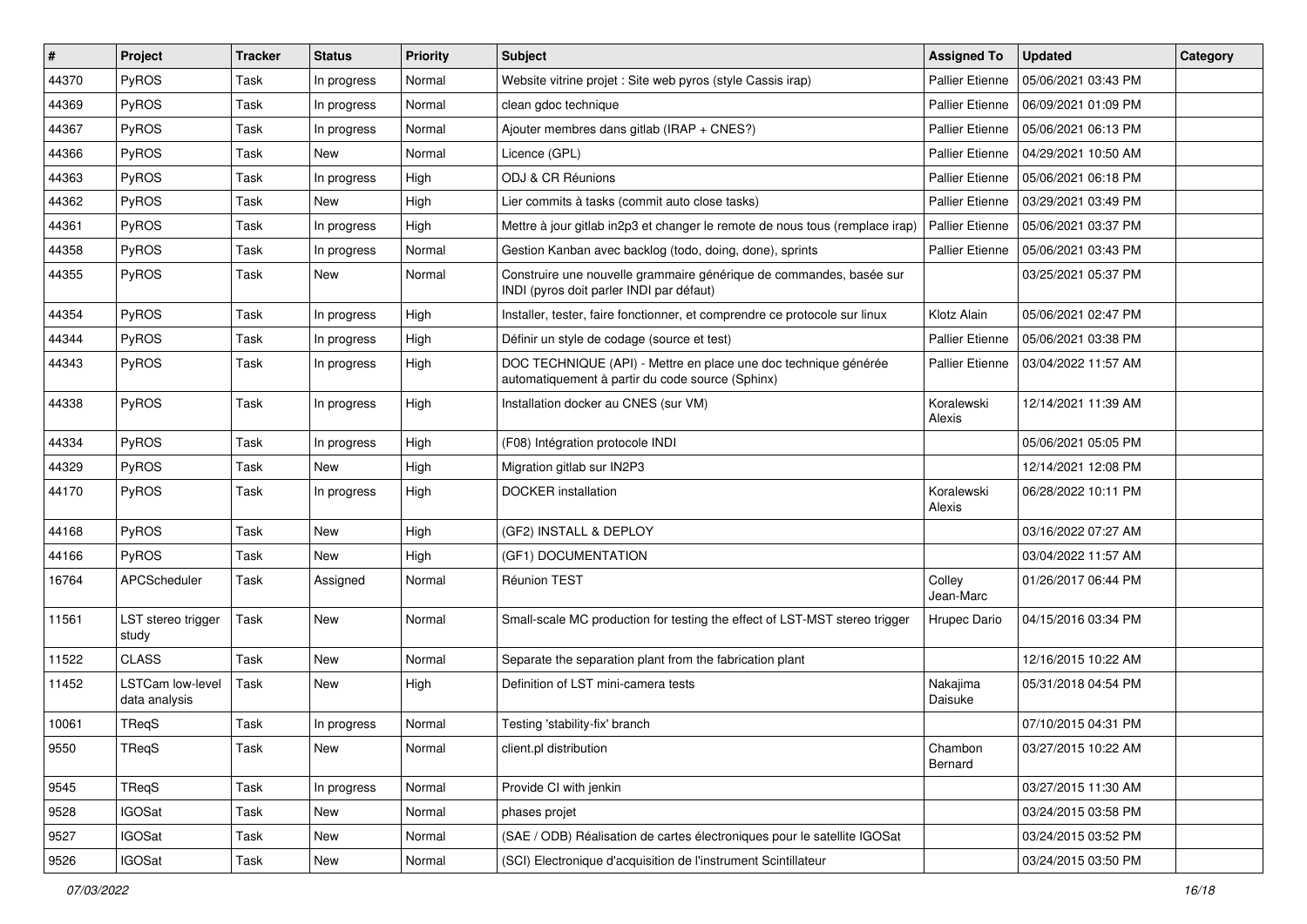| $\vert$ # | Project                              | <b>Tracker</b> | <b>Status</b> | Priority | Subject                                                                            | <b>Assigned To</b>  | <b>Updated</b>      | Category |
|-----------|--------------------------------------|----------------|---------------|----------|------------------------------------------------------------------------------------|---------------------|---------------------|----------|
| 9525      | <b>IGOSat</b>                        | Task           | New           | Normal   | (ODB / SCAO) Conception de la SCAO / Interfaçage avec l'ODB                        |                     | 03/27/2015 10:11 AM |          |
| 9524      | <b>IGOSat</b>                        | <b>Task</b>    | <b>New</b>    | Normal   | (ODB) Logiciel de Vol                                                              |                     | 03/24/2015 03:41 PM |          |
| 9512      | TReqS                                | Task           | New           | Normal   | Change 'jtreqs' keyword to 'treqs'                                                 | Chambon<br>Bernard  | 03/24/2015 05:50 PM |          |
| 9325      | TReqS                                | Task           | In progress   | Normal   | Develop test code related to stability                                             | Chambon<br>Bernard  | 04/30/2015 11:02 AM |          |
| 9151      | <b>IGOSat</b>                        | <b>Task</b>    | New           | Normal   | (ODB) Code de simulation fonctionelle                                              |                     | 02/18/2015 05:13 PM |          |
| 9137      | <b>IGOSat</b>                        | Task           | New           | Normal   | (PRO) Phase C                                                                      |                     | 03/24/2015 03:58 PM |          |
| 9136      | <b>IGOSat</b>                        | Task           | New           | Normal   | (PRO) Phase B                                                                      |                     | 03/24/2015 03:58 PM |          |
| 9116      | <b>IGOSat</b>                        | Task           | Assigned      | Normal   | (STM) Conception mécanique                                                         |                     | 02/11/2015 03:43 PM |          |
| 9115      | <b>IGOSat</b>                        | Task           | Assigned      | Normal   | (SCI) Banc de test du scintillateur, simulations et estimation de la dose<br>reçue |                     | 02/11/2015 03:41 PM |          |
| 9111      | <b>IGOSat</b>                        | <b>Task</b>    | Assigned      | Normal   | (TEL) Mise en oeuvre de la carte de télécommunication                              |                     | 03/24/2015 03:36 PM |          |
| 9109      | <b>IGOSat</b>                        | Task           | Assigned      | Normal   | (SYS) Ingénierie système                                                           |                     | 02/11/2015 02:05 PM |          |
| 9108      | <b>IGOSat</b>                        | Task           | Assigned      | Normal   | (SCA) Modélisation de la boucle de contrôle SCAO                                   |                     | 02/11/2015 02:00 PM |          |
| 9103      | <b>IGOSat</b>                        | Task           | Assigned      | Normal   | (SCI) Banc de test du scintillateur                                                |                     | 02/10/2015 06:48 PM |          |
| 9102      | <b>IGOSat</b>                        | Task           | Assigned      | Normal   | (SOL) Conception de la station sol                                                 |                     | 02/10/2015 06:48 PM |          |
| 9101      | <b>IGOSat</b>                        | Task           | Assigned      | Normal   | (STM) Réalisation d'un modèle structurel et thermique                              |                     | 02/10/2015 06:48 PM |          |
| 9100      | <b>IGOSat</b>                        | Task           | Assigned      | Normal   | (SAE) Réalisation d'un banc de test du système d'alimentation électrique           |                     | 02/10/2015 06:48 PM |          |
| 9099      | <b>IGOSat</b>                        | Task           | In progress   | Normal   | (PRO) Phase A                                                                      |                     | 03/24/2015 03:58 PM |          |
| 9098      | <b>IGOSat</b>                        | Task           | Assigned      | Normal   | (SCA) Capteurs d'attitude et Banc de Contrôle                                      |                     | 02/11/2015 01:57 PM |          |
| 7044      | Topology Manager                     | Task           | Feedback      | Normal   | Cleaning mysql stuff                                                               | Legay Eric          | 05/06/2014 11:27 AM |          |
| 7035      | <b>AGATA DAQ</b>                     | <b>Task</b>    | Feedback      | High     | Get end of run magic script                                                        | Dosme Nicolas       | 05/06/2014 02:07 PM |          |
| 5688      | Electronic Control<br>and Monitoring | Task           | New           | Low      | Mercurialiser configuration files                                                  | Legay Eric          | 12/19/2013 09:59 AM |          |
| 5547      | G4IDS                                | <b>Task</b>    | <b>New</b>    | Normal   | [Three Body Decay]                                                                 | Sotty<br>Christophe | 11/22/2013 01:47 PM |          |
| 5538      | G4IDS                                | Task           | New           | Normal   | [Config 2009-2012] MiniBall Efficiency                                             | Sotty<br>Christophe | 11/20/2013 02:35 PM |          |
| 5537      | G4IDS                                | Task           | New           | Low      | [Config 2009-2012] Estimated position of the implantation point                    | Sotty<br>Christophe | 11/20/2013 02:21 PM |          |
| 5536      | G4IDS                                | Task           | New           | Low      | [Config 2009-2012] Gaussian-like vs Point-like source                              | Sotty<br>Christophe | 11/20/2013 02:01 PM |          |
| 5535      | G4IDS                                | Task           | New           | Normal   | [Config 2009-2012] Beta-"gamma (induced)" coincidences                             | Sotty<br>Christophe | 11/20/2013 02:39 PM |          |
| 5267      | <b>SIMGRID</b>                       | Task           | Assigned      | Normal   | IO Bench script                                                                    |                     | 10/07/2013 12:08 AM |          |